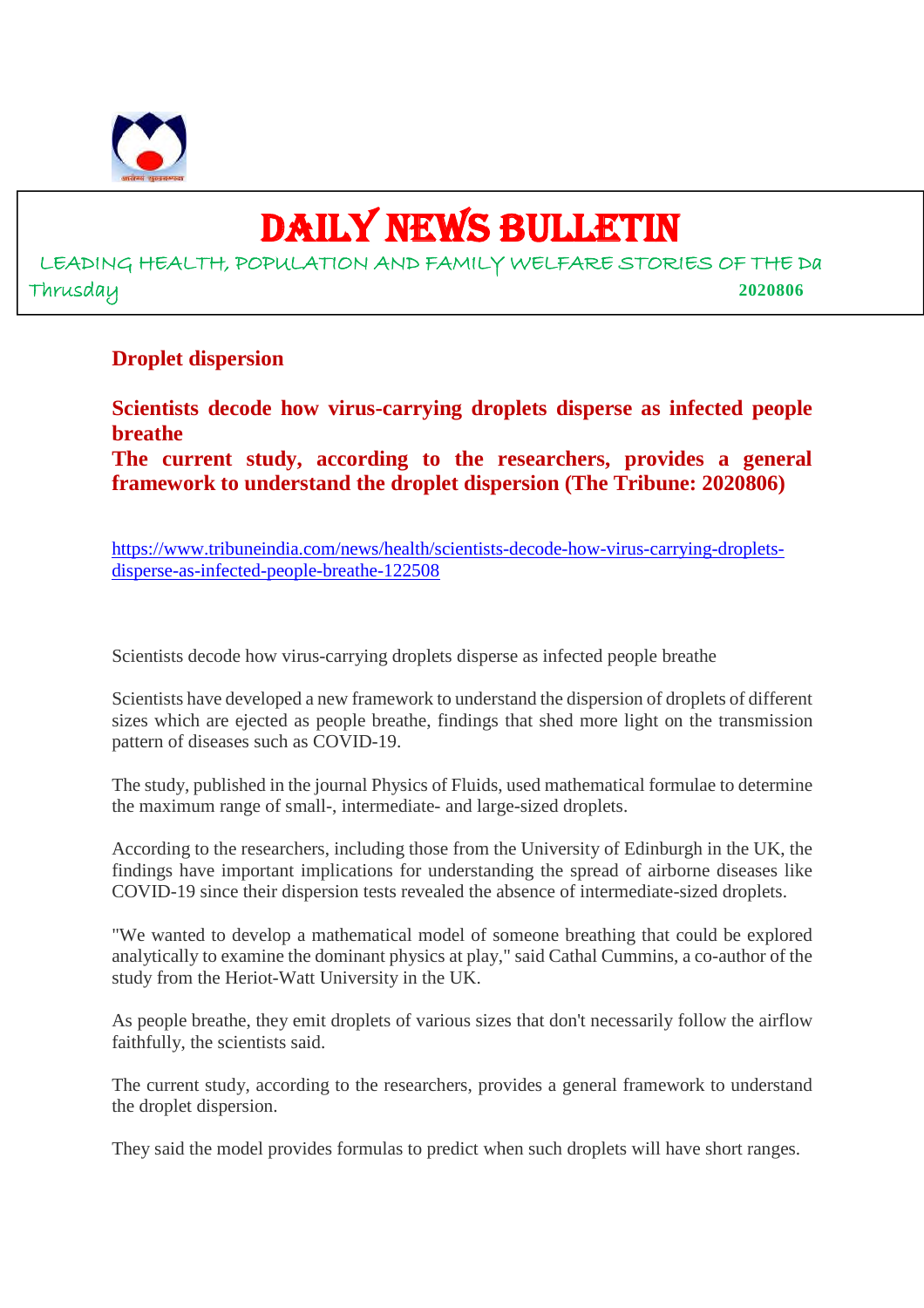"Our study shows there isn't a linear relation between droplet size and displacement -- with both small and large droplets travelling further than medium-sized ones," said Felicity Mehendale, a co-author of the study from the University of Edinburgh.

"We can't afford to be complacent about small droplets," Mehendale said, adding that personal protective equipments (PPEs) used by healthcare workers and clinicians are effective barriers to large droplets, but may be less effective for small ones The scientists noted that they are currently working on plans to manufacture an aerosol extractor device to keep clinicians safe during a wide range of aerosol-generating procedures routinely performed in medicine and dentistry.

They said one such extraction unit placed near the droplet sources can effectively trap droplets if their diameters fall below that of a human hair.

"This has important implications for the COVID-19 pandemic," Cummins said. "Larger droplets would be easily captured by PPE, such as masks and face shields. But smaller droplets may penetrate some forms of PPE, so an extractor could help reduce the weakness in our current defense against COVID-19 and future pandemics," he added.

According to Mehendale, a better understanding of the droplet behaviour will help inform the safety guidelines for aerosol-generating procedures, and is also relevant during the current and future pandemics, as well as for other infectious diseases.

"This mathematical model may also serve as the basis of modelling the impact on droplet dispersion of ventilation systems existing within a range of clinical spaces," she added. PTI

#### **Novel way to treat severe Covid-19**

# **Indian-origin scientists find novel way to treat severe Covid-19 The treatment was more effective when administered earlier in the disease course, reducing mortality rate and the need for intubation(The Tribune: 2020806)**

https://www.tribuneindia.com/news/health/indian-origin-scientists-find-novel-way-to-treatsevere-covid-19-122485

Indian-origin scientists find novel way to treat severe Covid-19

New York, August 5

A team of Indian-origin researchers has found that patients experiencing severe Covid-19 symptoms had improved outcomes when administered an Interleukin-6 (IL6ri) inhibitor, sarilumab or tocilizumab—used in treating autoimmune diseases like rheumatoid arthritis (RA) and other several inflammatory conditions.

The treatment was more effective when administered earlier in the disease course, reducing mortality rate and the need for intubation.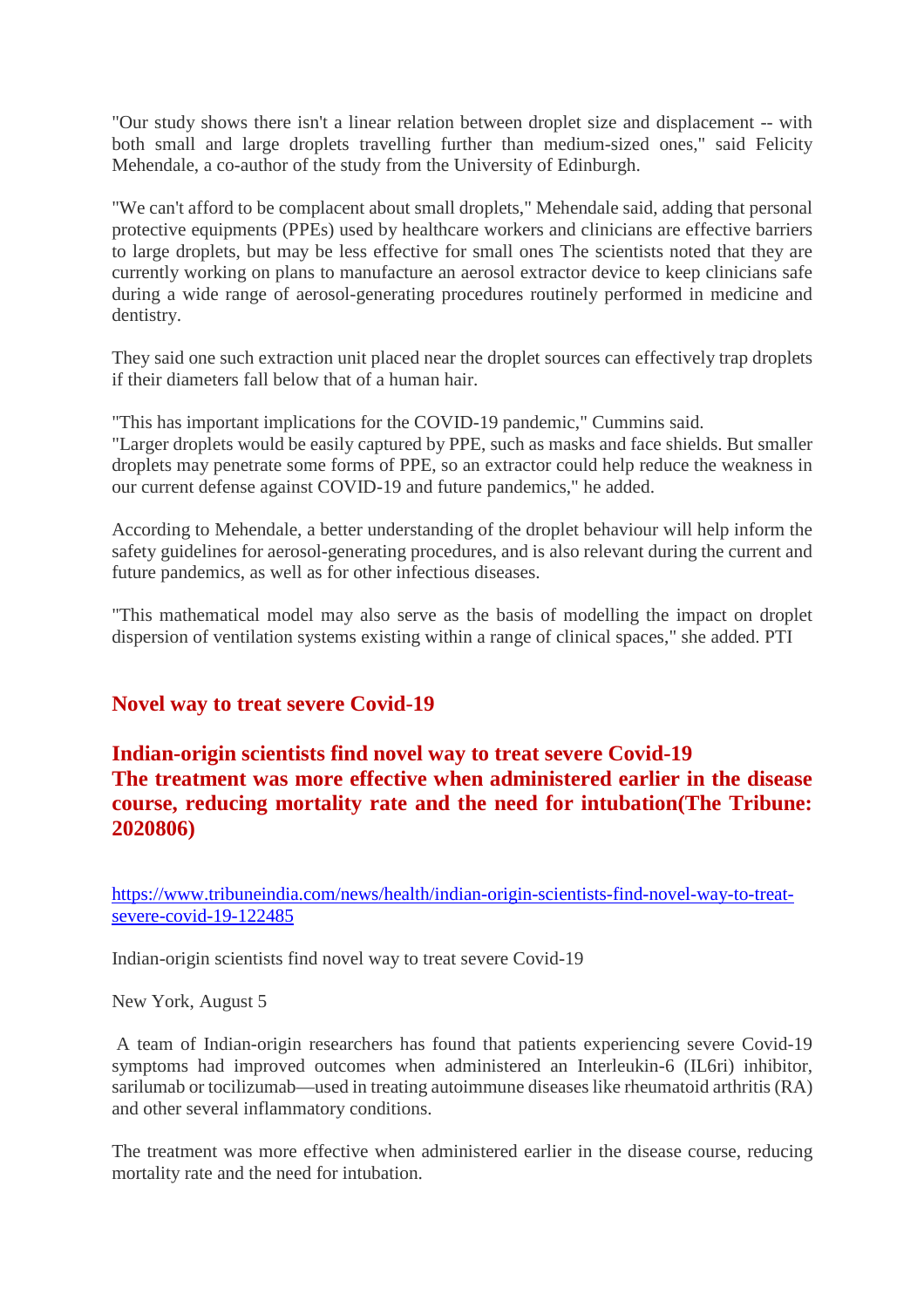Published in the International Journal of Infectious Diseases, the results showed that Interleukin-6 inhibitors appear to be a more effective treatment method as compared to other options, including remedesvir and dexamethasone, which are recommended and are being currently used to check the pandemic.

"At a time when treatments are being tested with urgency amid the Covid-19 pandemic, our study results offer some hope towards finding solutions to better treat patients infected by this disease," said study researcher Manish Sagar from the Boston University in the US.

According to the study, elevated IL-6 levels may mediate the severe systemic inflammatory responses that occur in patients with severe acute respiratory syndrome or Covid-19 infection.

The observational study included 255 Covid-19 patients being treated with IL6ri during stage IIB (149 patients) and stage III (106 patients) of the disease.

Once an appropriate patient was identified, he/she was given IL6ri (sarilumab or tocilizumab) based on iteratively reviewed guidelines.

The IL6ri was initially reserved for critically-ill patients, but after review, the treatment was liberalised for patients with lower oxygen requirements.

The IL6ri recipients had considerably higher supplementary oxygen requirements, indicating more advanced disease than patients in previous remdesivir and dexamethasone trials, and would have been expected to have a higher mortality rate.

The study's sampling-with-replacement analysis found that the patients who received IL6ri had a lower mortality rate than patients in the intervention and control groups of remdesivir and dexamethasone trials.

The 22.9 per cent mortality rate for the 105 Boston Medical Center patients that required ICU care (41.1 per cent) was considerably lower than previously published 45-50 per cent mortality in other ICU studies.

"The greatest benefit of IL6ri use was seen in patients who received the drug in an earlier stage, prior to critical respiratory decompensation, showing the importance of prompt testing and treatment," said study researcher Pranay Sinha.

"We hope these findings can help guide physicians as we seek solutions to reduce mortality, increase extubation, reduce the length of stay in the hospital, and have more patients discharged from the hospital alive," Sinha added. IANS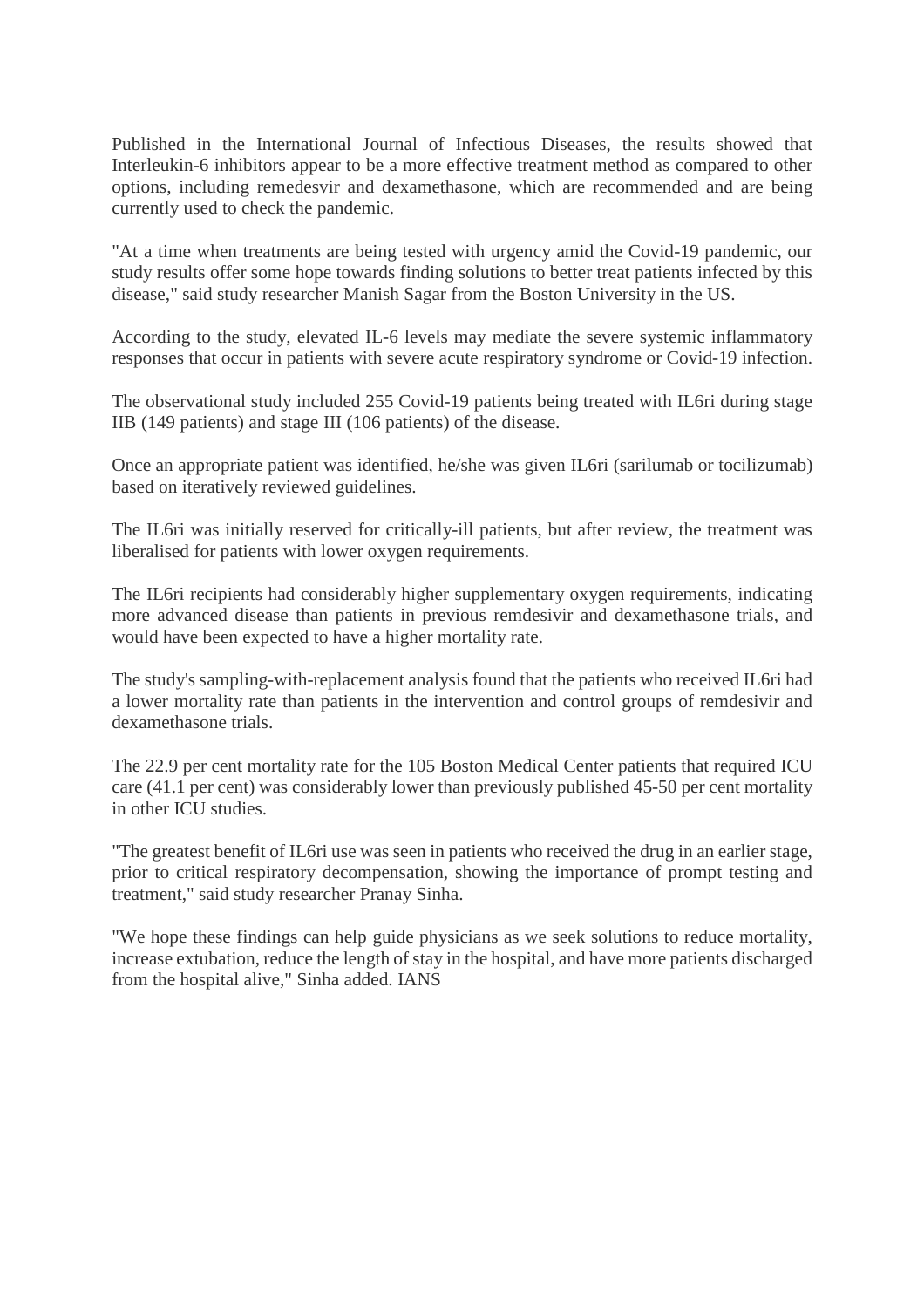## **Arthritis drug**

#### **Arthritis drug can shorten hospital stay for severe COVID-19 patients: Study Hyperinflammation triggered by the new coronavirus is central to the pathological process (The Tribune: 2020806)**

https://www.tribuneindia.com/news/health/arthritis-drug-can-shorten-hospital-stay-forsevere-covid-19-patients-study-122472

Arthritis drug can shorten hospital stay for severe COVID-19 patients: Study

The drug tocilizumab, which is used in the treatment of various forms of arthritis, can greatly shorten the time on ventilation and hospital stays for patients with severe COVID-19, according to a Swedish study.

The study, published in The Journal of Internal Medicine, included 87 patients with severe COVID-19 in intensive care at Karolinska University Hospital in Sweden.

"The report is, as far as we know, the first from Sweden to present results of a specific drug intervention for severe cases of COVID-19," said Piotr Nowak from Karolinska University Hospital.

In the study, 29 of the patients received tocilizumab, a drug approved for the treatment of rheumatoid arthritis that blocks the so-called IL-6 receptor to prevent viral hyperinflammation or cytokine storm.

Hyperinflammation triggered by the new coronavirus is central to the pathological process and causes high levels of the cytokine IL-6, which are associated with a more severe COVID-19 disease, the researchers said.

The differences between the treatment and control groups were significant, they said.

The study found that patients who received tocilizumab were hospitalised for a much shorter length of time, including time spent on a ventilator, than those who received the standard treatment.

The time spent on ventilation was reduced by ten days, the time spent in intensive care by eight days, and the total hospital stay by ten days, according to the researchers.

The treatment was not associated with serious adverse events, they said.

"So it seems we can help severely ill COVID-19 patients by affecting inflammation in the body with this treatment," said Nowak.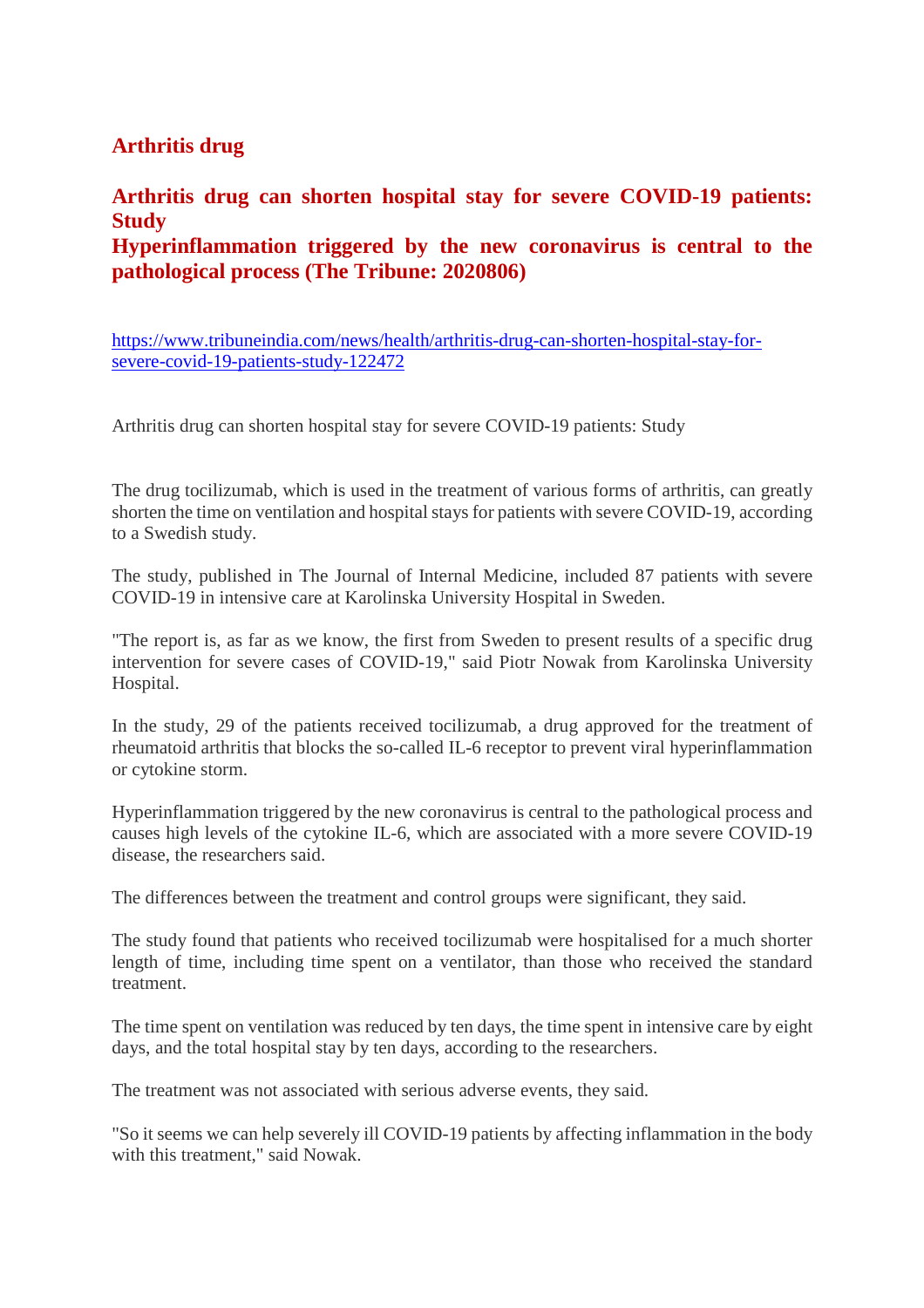"The results now need to be corroborated by a larger study that randomly assigns patients to either tocilizumab or other treatment," he said.

The study is a so-called retrospective cohort study, which involves working back from particular outcomes to determine possible causal factors, the researchers said.

In this case, such a factor was who had received drug treatment and who had not, they said.

The drawback is that the results are less reliable since it is harder to control for different influencing factors, they said. PTI

#### **Common cold infection**

#### **Common cold infection may train the body to recognise novel coronavirus: Study**

**The research, published in the journal Science, noted that the immune system's memory T cells keep track of the viruses they have seen before(The Tribune: 2020806)**

https://www.tribuneindia.com/news/health/common-cold-infection-may-train-the-body-torecognise-novel-coronavirus-study-122447

Common cold infection may train the body to recognise novel coronavirus: Study Photo for representation

The immune system's memory helper T cells, which recognise the common cold virus and help the body fight it off, also identify some parts of the novel coronavirus, according to a study whose findings may explain why some people have milder COVID-19 cases than others.

The research, published in the journal Science, noted that the immune system's memory T cells keep track of the viruses they have seen before, giving the cells a headstart in recognising and fighting off repeat invaders.

However, the scientists, including those from La Jolla Institute (LJI) in the US, cautioned that it is too soon to say whether such pre-existing immune cell memory affects COVID-19 clinical outcomes.

"We have now proven that, in some people, pre-existing T cell memory against common cold coronaviruses can cross-recognise SARS-CoV-2, down to the exact molecular structures," said Daniela Weiskopf, a co-author of the study from LJI.

"This could help explain why some people show milder symptoms of the disease while others get severely sick," Weiskopf said.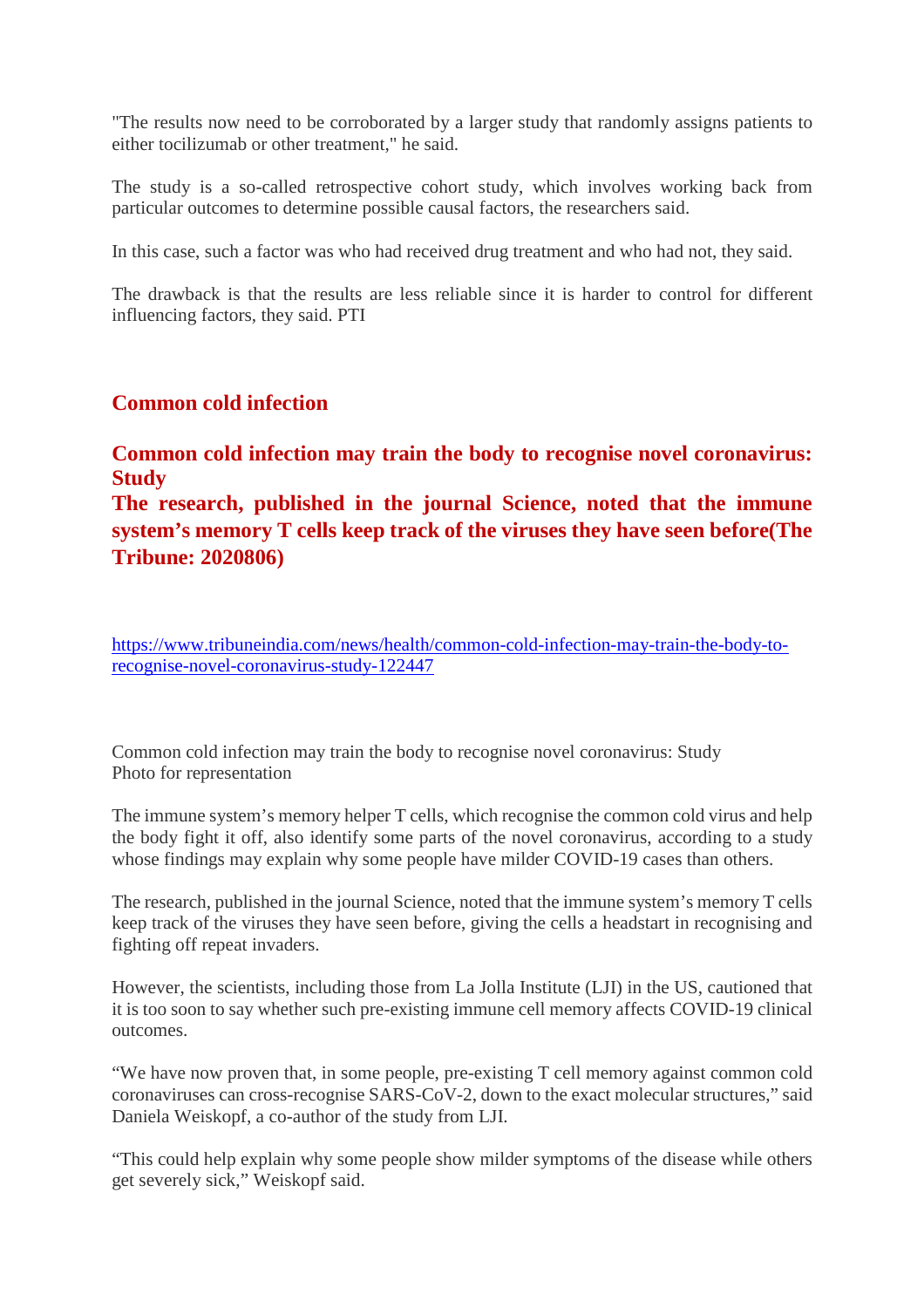Alessandro Sette, another co-author of the study from LJI, noted that the reactivity of the immune system may translate to different degrees of protection.

"Having a strong T cell response or a better T cell response may give you the opportunity to mount a much quicker and stronger response," Sette said.

An earlier study by Sette and his team had shown that 40 to 60 per cent of people who were never exposed to the novel coronavirus SARS-CoV-2 had T cells that reacted to the virus.

According to the study, the immune systems in these individuals recognised fragments of the virus it had never seen before — a finding which was also reported among people in the Netherlands, Germany, Singapore and the UK.

In the current research, the scientists assessed samples collected from study participants who had never been exposed to SARS-CoV-2.

They defined the exact parts of the virus that are responsible for the cross-reactive T cell response.

Their analysis showed that unexposed individuals can produce a range of memory T cells that are equally reactive against SARS-CoV-2 and four types of common cold coronaviruses.

Based on the finding, the scientists said fighting off a common cold coronavirus could teach the T cell compartment to recognise some parts of SARS-CoV-2 as well.

They believe this process provides evidence for the hypothesis that common cold viruses can, in fact, induce cross-reactive T cell memory against SARS-CoV-2.

"We knew there was pre-existing reactivity and this study provides very strong direct molecular evidence that memory T cells can 'see' sequences that are very similar between common cold coronaviruses and SARS-CoV-2," Sette said.

The scientists found that while some cross-reactive T cells targeted the SARS-CoV-2's spike protein — the region of the virus that recognises and binds to human cells — pre-existing immune memory was also directed to other SARS-CoV-2 proteins.

Sette noted that the finding is relevant since most vaccine candidates target the spike protein.

The findings, according to the researchers, suggest the hypothesis that inclusion of additional SARS-CoV-2 targets might enhance the potential to take advantage of this cross reactivity, and could further enhance vaccine potency. PTI

#### **Mental health market**

#### **The online mental health market (The Hindu: 2020806)**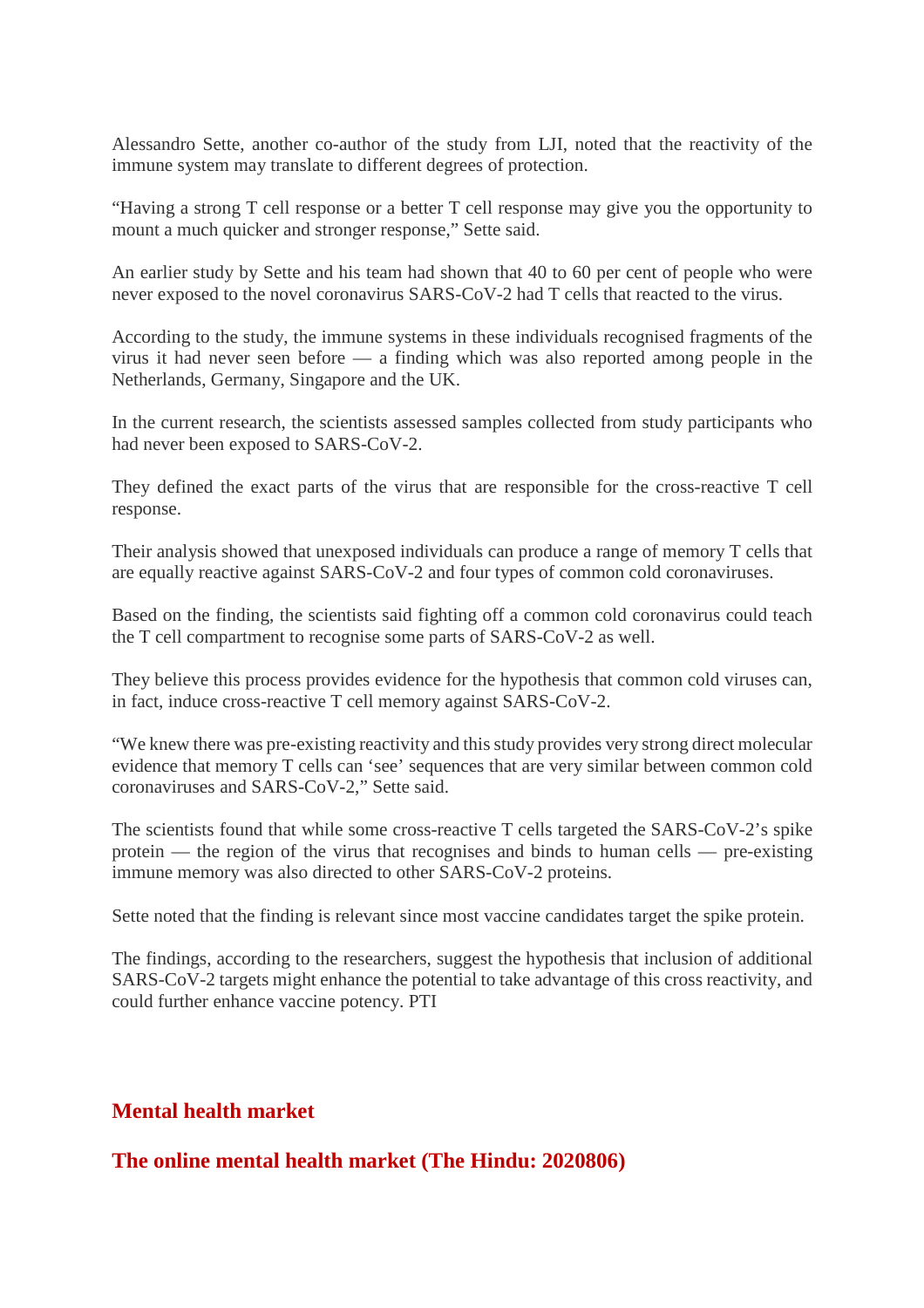https://www.thehindu.com/sci-tech/health/the-online-mental-healthmarket/article32274639.ece

As social media accounts by 'positivity coaches', 'wellness mentors', and 'motivational speakers' mushroom, here's why we might need better regulation

It was the week following actor Sushant Singh Rajput's tragic death. Farheen Meraj, a Noidabased research fellow with a Government organisation, stumbled upon a post by a someone who called themselves a mental health counsellor.

#### **Medical care**

## **Continuity of medical care will now be a reality (The Hindu: 2020806)**

https://www.thehindu.com/sci-tech/health/continuity-of-medical-care-will-now-be-areality/article32257951.ece

Bengaluru startup develops platform on which complex healthcare applications can be easily built.

You go to Hospital A for treatment. You get well. But after six months, the illness recurs. You go to a different hospital, B. Even though all your personal data and treatment information were digitally entered in the first hospital, you have to start all over again in the second hospital, except that during the course of the consultation, the doctor has a look at the file from Hospital A. Nevertheless, a fresh file is opened in Hospital B.

#### **COVID-19 vaccine**

# **Zydus Cadila to commence phase II clinical trials of COVID-19 vaccine from Aug 6(The Hindu: 2020806)**

https://www.thehindu.com/sci-tech/health/zydus-cadila-to-commence-phase-ii-clinical-trialsof-covid-19-vaccine-from-aug-6/article32274207.ece

Zydus Cadila to commence phase II clinical trials of COVID-19 vaccine from Aug 6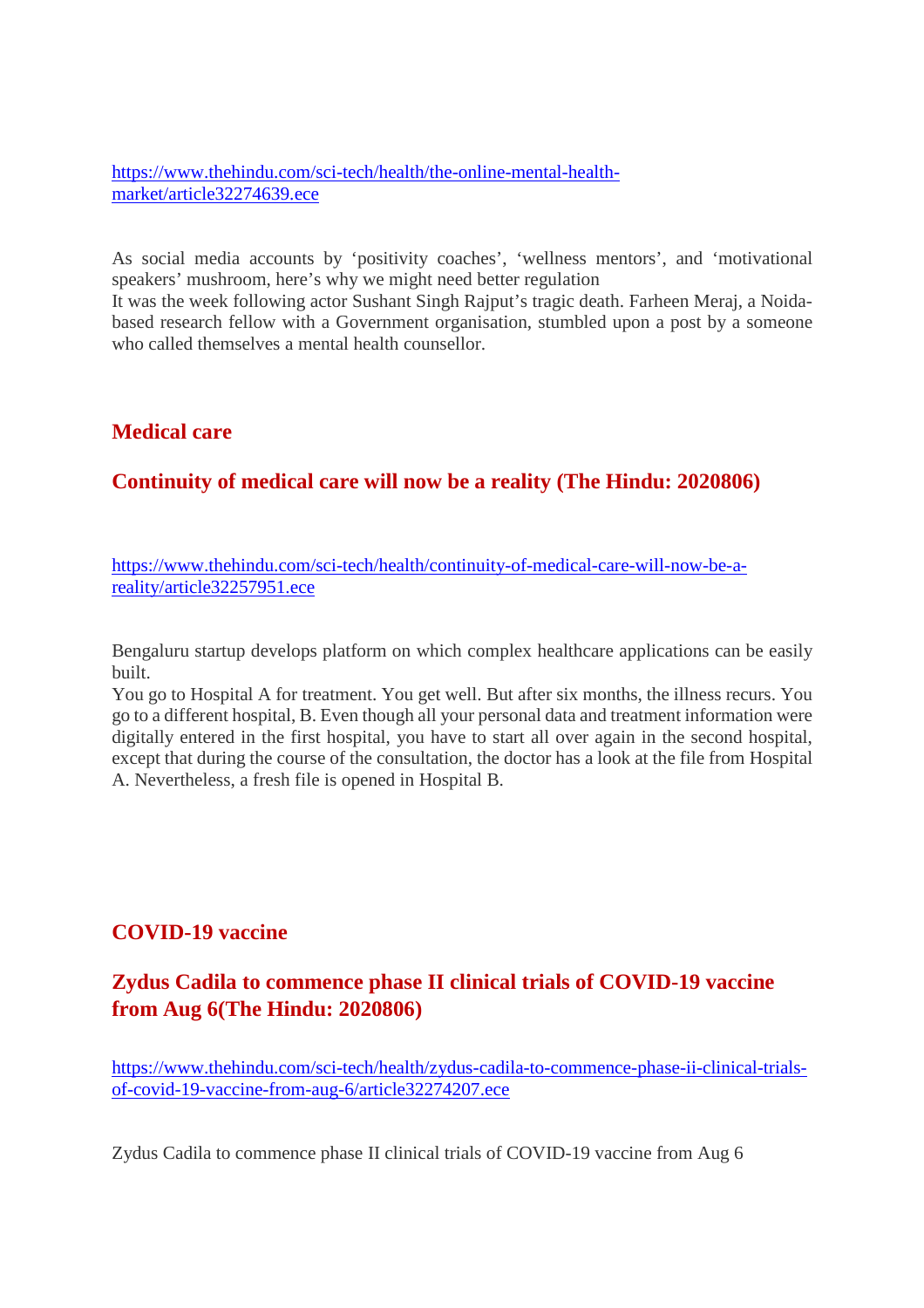Zydus Cadila Chairman Pankaj R. Patel said the phase I dosing to establish the safety of ZyCoV-D is an important milestone

Drug firm Zydus Cadila on Wednesday said the phase I clinical trial of its COVID-19 vaccine candidate, ZyCoV-D, has been completed and it will

#### **Coronavirus**

# **Coronavirus | ICMR fast-tracks approvals for Israeli research coordinated by DRDO (The Hindu: 2020806)**

https://www.thehindu.com/sci-tech/health/icmr-fast-tracks-approvals-for-israeli-researchcoordinated-by-drdo/article32248603.ece

DRDO coordinating effort including transfer of data, saliva samples from 5000 patients The government has pulled all stops to help Israel conduct COVID-19 research on patients admitted to four Delhi hospitals, including transfer of saliva

#### **Alcoholism treatment**

## **Study finds alcoholism treatment is potentially effective against COVID-19 (New Kerala: 2020806)**

https://www.newkerala.com/news/2020/138615.htm

Moscow [Russia], Aug 5: A team of chemists used molecular modelling to find out that two medications that have been known for a long time can be used to fight SARS-CoV-2. These are disulfiram, which is used to treat alcoholism, and neratinib, an experimental drug being used to treat breast cancer.

The research was led by chemists from HSE University and the Zelinsky Institute of Organic Chemistry. The paper about the discovery has been in the issue of Mendeleev Communications journal.

The structural elements of the virus that are less subject to mutation during its evolution should be chosen as a target for the potential treatment. Otherwise, a medication effective against one strain would no longer be effective against another. The best candidates for this are conservative proteins, such as the SARS-CoV-2 virus main protease M pro. In addition to being resistant to mutations, M pro plays a major role in coronavirus replication, which means that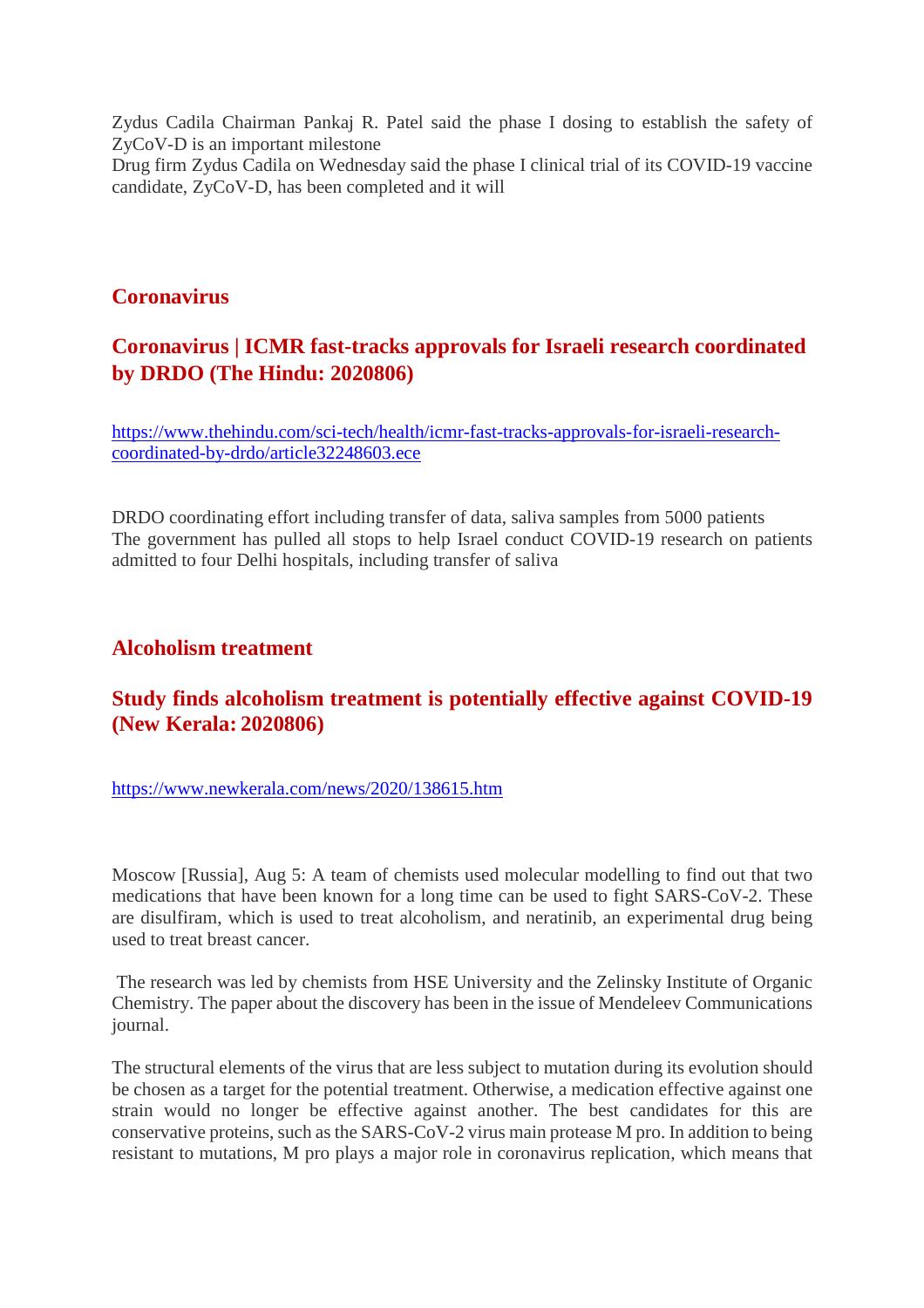its inhibition (blocking its function) is able to slow down or even completely stop its reproduction inside the body.

Usually, the process of docking, as with a port dock and a ship entering it, is used for molecular modelling in simple cases. Two molecules participate in docking. One is called a 'ligand' (here, it is a medicine), and the other one is 'receptor' (or active site) of the target protein, such as Mpro, which can be used to 'dock'. An effective drug docks with the active site, by covalent links, which makes the enzyme dysfunctional or destroys it. But classical docking does not work in SARS-CoV-2.

To overcome this problem, chemists from HSE University and the Zelinsky Institute decided to use 'on-top docking', which they came up with shortly before the pandemic.

'We decided not to focus on the previously described active site, but to investigate the whole surface of M proprotein with many medications, hoping that the big calculation powers would return useful "dockings",' - says Igor Svitanko, the author of the article, Professor at the HSE Joint Department of Organic Chemistry with the RAS Zelinsky Institute of Organic Chemistry.

The researchers used the spatial model of SARS-CoV-2 Mpro created in January 2020 from PDB database (ID 6LU7). The potential drugs were taken from the database of medications approved by the United States Food and Drug Administration (FDA). The research team's own algorithms were used for modelling.

The modelling data demonstrated that sulphur-containing drugs show unusually high ligand efficiency at the active centre of SARS-CoV-2 main protease Mpro, but only disulfiram 4 retains stable interactions.

Today, it is most commonly used for treating alcoholism. Disulfiram fights SARS-CoV-2 in two ways. First, as previously demonstrated in vitro with SARS and MERS coronaviruses, it is a covalent inhibitor. In addition, it fights COVID-19 symptoms such as the significant decrease in reduced glutathione, which is an important antioxidant. This deficiency may lead to severe manifestations of the disease.

In addition to disulfiram, the Russian chemists were the first to predict the potential efficiency of neratinib, an irreversible tyrosine kinase inhibitor, against SARS-CoV-2. Just recently, in 2017, FDA approved neratinib as an adjuvant treatment of breast cancer.

Modelling has shown that both potential inhibitors of the main coronavirus protease (M pro) are, presumably, covalent. For example, disulfiram can probably block the M pro enzymatic activity by thiol-disulfide exchange reaction, while neratinib binding suggests the possibility of covalent interaction similarly to covalent peptide inhibitors.

The tests that were performed on July 27, 2020, at Reaction Biology Corp., a certified laboratory in the U.S., demonstrated that disulfiram really inhibits M pro in 100 nm concentration, which confirmed the results of the modelling. Unfortunately, the second substance - neratinib - demonstrated activity on M pro, but it was insufficient for clinical use.

Meanwhile, the main achievement is the demonstration that the 'on-top docking' approach is working and returns quite realistic and controllable results. The team's plans for late 2020 and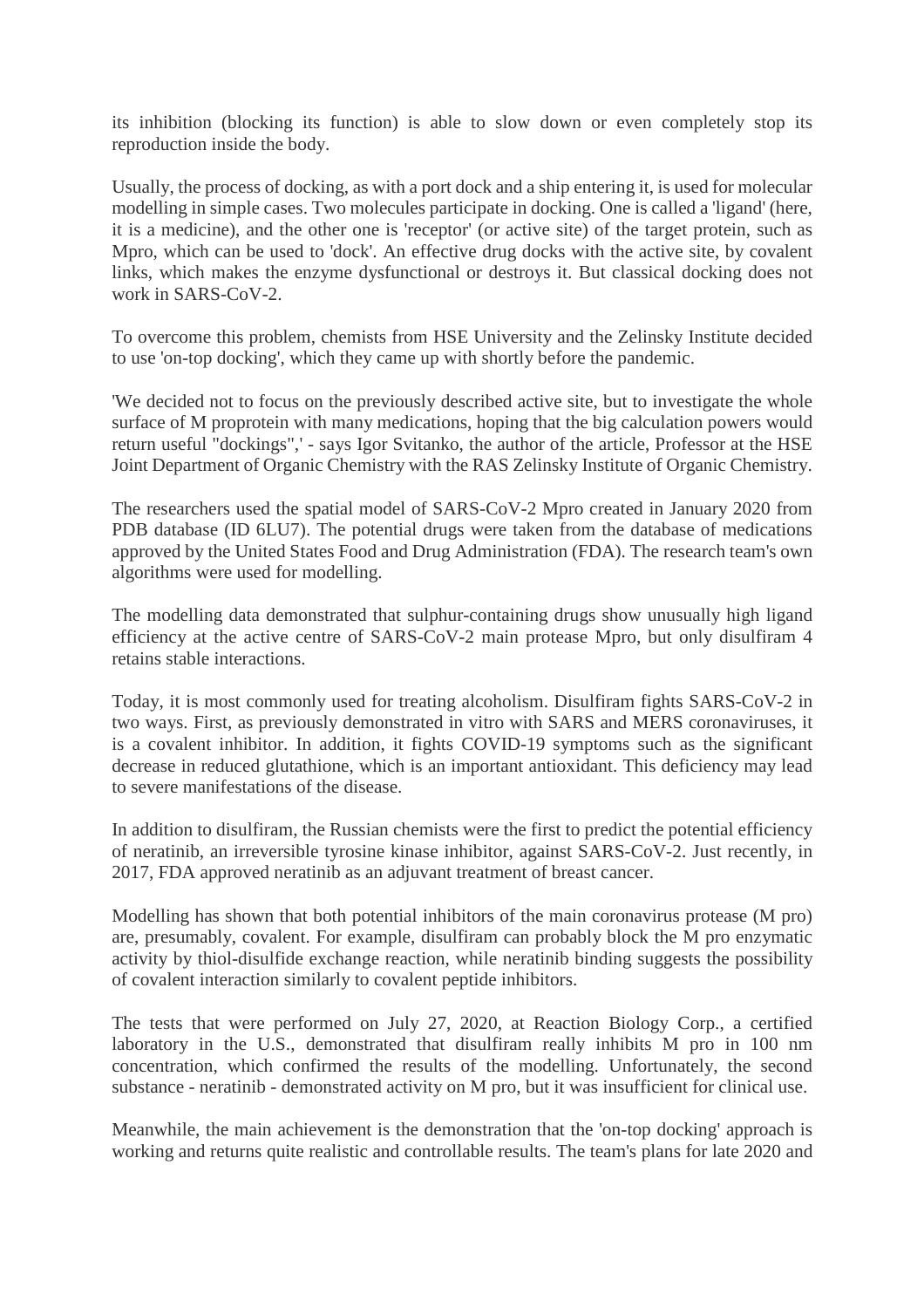2021 include molecular modelling of treatments for diseases that have demonstrated their harmfulness but have not yet spread over the world.

## **Smoking**

## **Study reveals how smokers are at hip fracture risk(New Kerala: 2020806)**

https://www.newkerala.com/news/2020/138556.htm

New York, Aug 5 : Smoking has been linked to a higher risk of bone fracture, but researchers have now identified certain lung-related factors -- such as smoking or passive smoke -- may help to predict an individual smoker's fracture risks.

"Hip fractures are associated with significant morbidity and mortality in smokers with lung disease, but whether lungaspecific factors are associated with fracture risk is unknown," said study authors from the University of Pittsburgh in the US.

According to the researchers, the goal was to determine whether lungaspecific factors are associated with incidents of hip fracture and if they improve risk discrimination of traditional fracture risk models in smokers.

The findings were published in the Journal of Bone and Mineral Research. In the study of 9,187 adults who currently or formerly smoked, there were 361 new hip fractures reported over a median follow-up of 7.4 years.

Known risk factors associated with experiencing a hip fracture included older age, female sex, osteoporosis, previous spine and hip fracture, rheumatoid arthritis and diabetes.

The study suggested that the incorporation of lungaspecific risk factors into fracture risk assessment tools may more accurately predict fracture risk in smokers.

"We need to look beyond traditional risk factors when making osteoporosis screening and management decisions in our patients with chronic obstructive pulmonary disease (COPD)," said study lead author Jessica Bon from the University of Pittsburgh.

"A former smoker with frequent COPD exacerbations or significant emphysema on chest CT scan may be at greater risk of fracture than would be expected based on age or sex or other underlying comorbidities alone," Bon noted.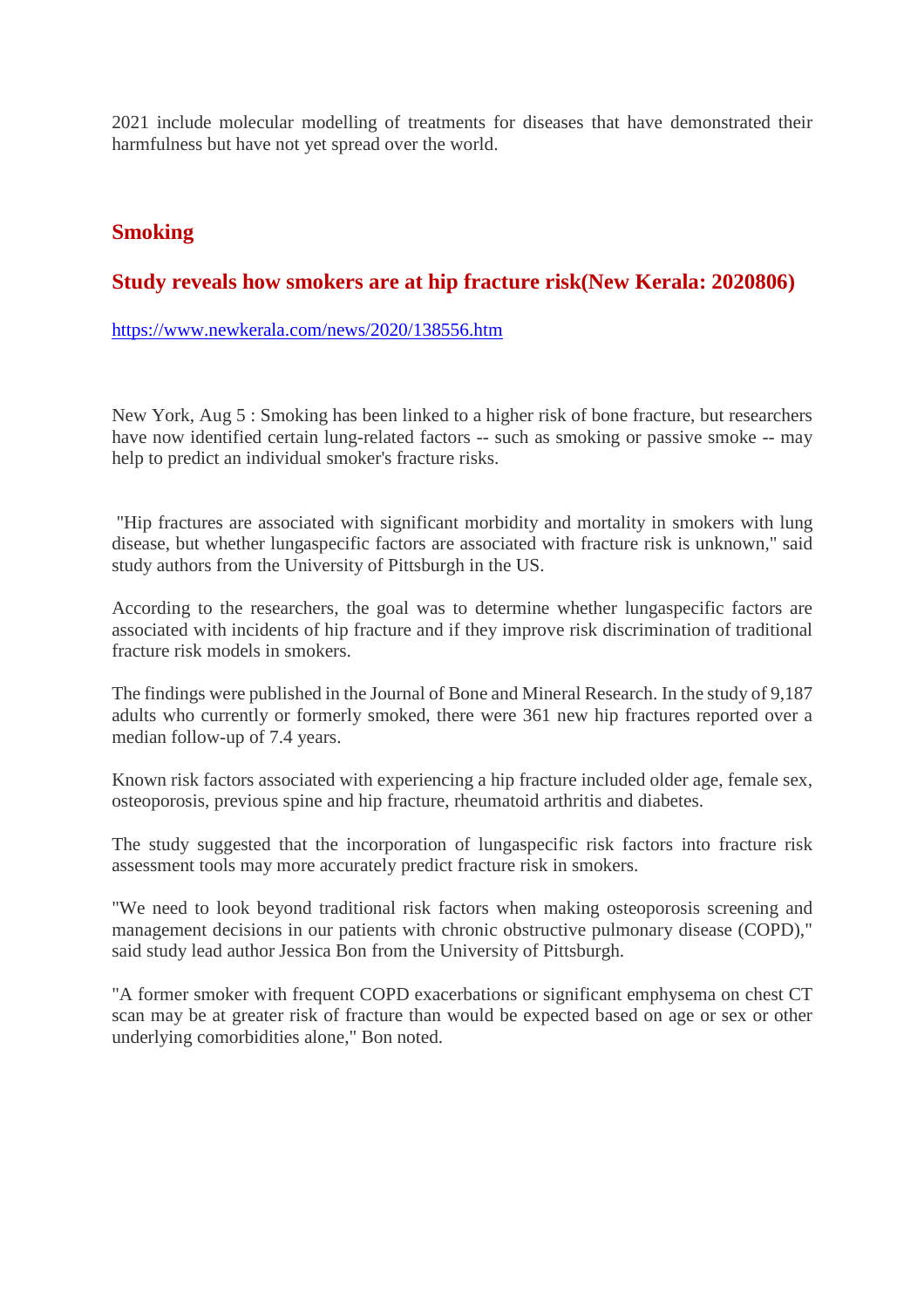Diabetes

Rheumatoid arthritis linked to lower risk of diabetes (New Kerala: 2020806)

#### https://www.newkerala.com/news/2020/138357.htm

Rheumatoid arthritis linked to lower risk of diabetes

Researchers have found that adults with rheumatoid arthritis had a lower risk of developing type 2 diabetes than other individuals, including those with other types of arthritis.

"We have examined the risk of incident type 2 diabetes mellitus among rheumatoid arthritis patients versus four different comparison cohorts," said the study authors from Harvard University in the US. For the study, published in the journal Arthritis Care iamp; Research, the research team compared adults with rheumatoid arthritis with four other groups.

Individuals from the general population without rheumatoid arthritis, individuals with hypertension, individuals with osteoarthritis, and individuals with psoriatic arthritis. According to the researchers, a total of 449,327 people were included. During the median of 1.6 years of follow-up, the rate of type 2 diabetes development was lowest in the rheumatoid arthritis group (7.0 per 1,000 people per year) and highest (12.3 per 1,000 people per year) in the hypertension group.

After adjustments, rheumatoid arthritis was associated with a 24 per cent to 35 per cent lower risk of developing type 2 diabetes compared with the four other groups. In this large population-based cohort study, the findings showed that patients had a lower rate of incident type 2 diabetes compared to the general non-rheumatoid arthritis, hypertension, osteoarthritis, and psoriatic arthritis cohorts.

"While systemic inflammation in rheumatoid arthritis increases the risk of cardiovascular disease, our findings unexpectedly show that having rheumatoid arthritis itself does not confer an increased risk of type 2 diabetes compared with four different comparator groups," said senior author Seoyoung C. Kim.

"Since all rheumatoid arthritis patients included in our study were treated with at least one disease-modifying antirheumatic drug, our study is unable to test the association between no treatment or under-treatment for rheumatoid arthritis and risk of type 2 diabetes," Kim noted.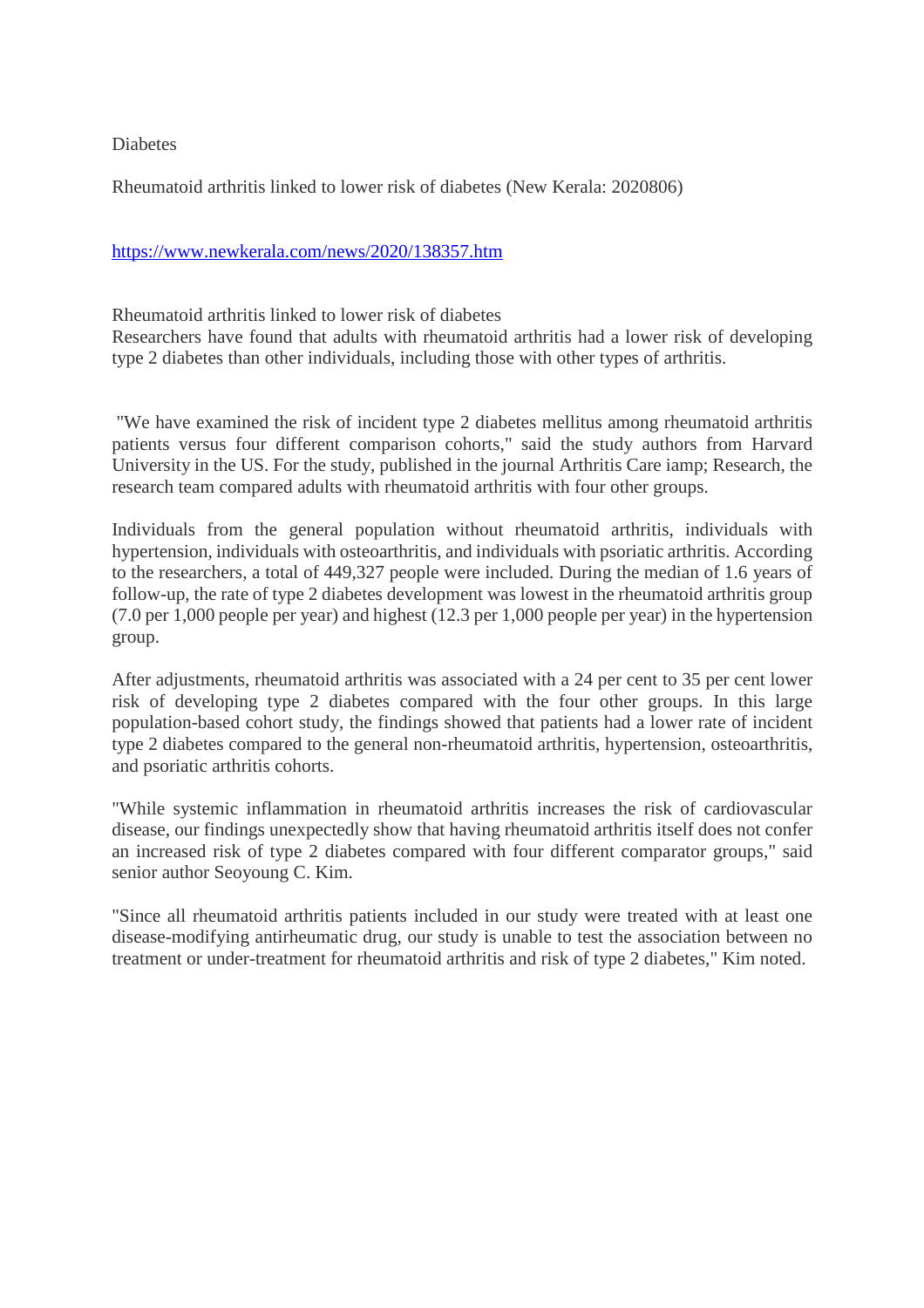#### **Food and Nutrition**

## **Here's how blueberry-enriched diet may help women's muscle growth, repair (New Kerala: 2020806)**

#### https://www.newkerala.com/news/2020/138343.htm

Here's how blueberry-enriched diet may help women's muscle growth, repair California , Aug 5: A new research study investigated how serum from subjects consuming a diet enriched with blueberries would affect the cells responsible for muscle growth and repair.

The emerging study, "Consumption of a blueberry-enriched diet by women for six weeks alters determinants of human muscle progenitor cell function," was conducted at Cornell University. The results of the study were published in the Journal of Nutrition.

The study was conducted over six weeks with 22 women, 12 aged 25-40 and 10 aged 60-75. For the blueberry-enriched diet, participants consumed the equivalent of 1.75 cups of fresh blueberries/day, given as freeze-dried blueberries (19 g in the morning and 19 g in the evening). along with their regular diet. Participants were also asked to avoid other foods rich in polyphenols and anthocyanins.

Serum was obtained from the participants 1.5 hours after consuming the morning dose of blueberries. The researchers then investigated how the serum would affect muscle progenitor cell function through proliferation or cell number, capacity to manage oxidative stress and oxygen consumption rate or metabolism.

The results showed the six-week blueberry-enriched serum obtained from the women aged 25- 40 increased human muscle progenitor cell numbers in culture. There was also a trend toward a lower percentage of dead human muscle progenitor cells, suggesting resistance to oxidative stress, as well as increased oxygen consumption of the cells. There were no beneficial effects seen in the muscle progenitor cells treated with serum from participants aged 60-75 who consumed the blueberry-enriched diet.

"The consequences associated with the deterioration of skeletal muscle are a loss of mobility, decreased quality of life, and ultimately, loss of independence. Currently, research on dietary interventions to support skeletal muscle regeneration in humans is limited. This preliminary study of muscle progenitor cell function paves the way for future studies to develop clinical interventions," said Anna Thalacker-Mercer, Ph.D., the study's lead investigator. "While the results cannot be generalised to all populations, this study is an important step in translating findings from cell culture and rodent studies to a potential dietary therapy for improving muscle regeneration after injury and during the ageing process."

According to the Centers for Disease Control and Prevention (CDC), muscles lose strength, flexibility, and endurance over time. Muscle mass decreases three to five per cent every decade after 30 years of age, and that rate increases over age 60. Therefore, strategies to improve muscle progenitor cell proliferation and lower oxidative stress may also benefit muscle regeneration during the ageing process.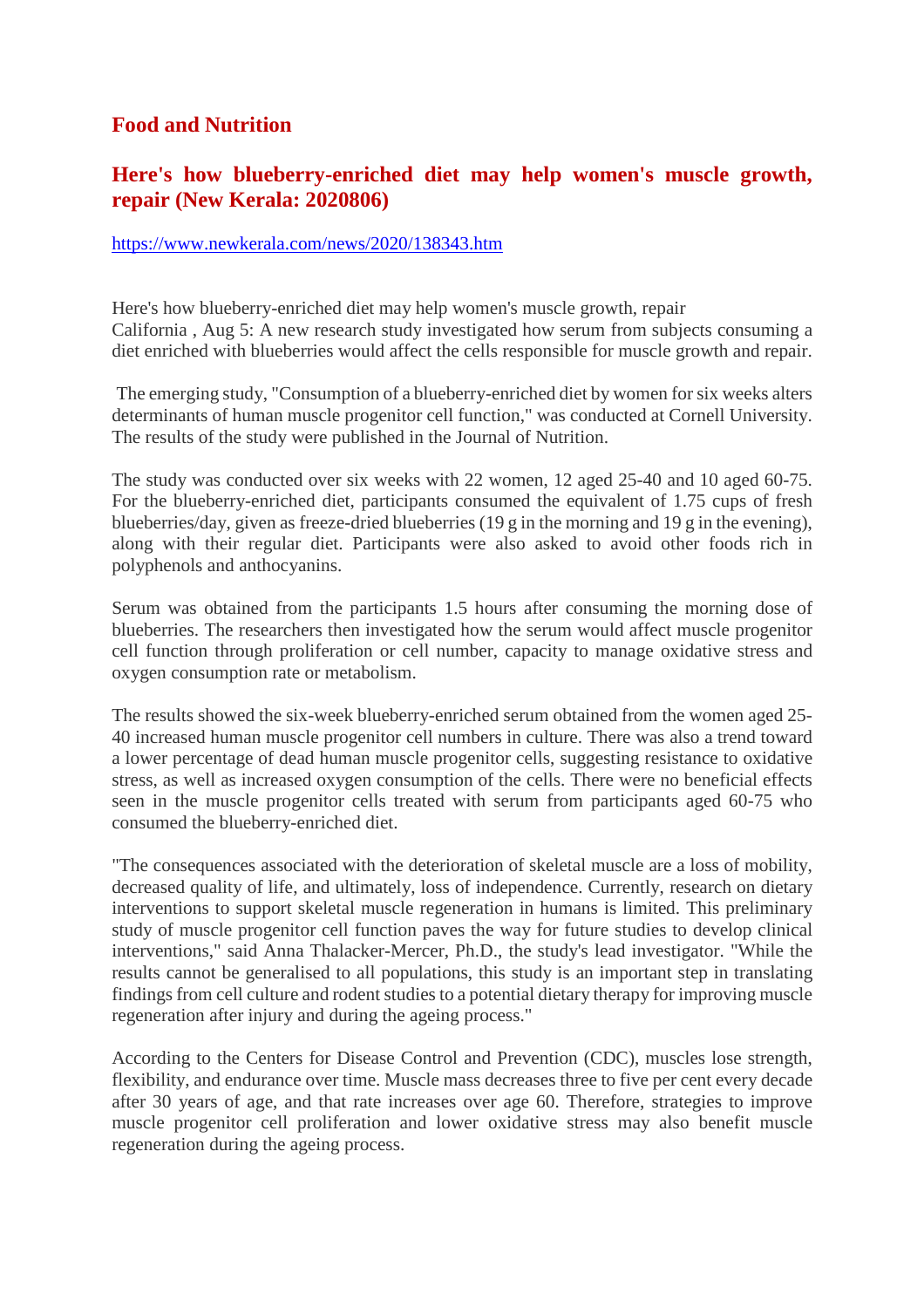Research on the role that blueberries may play in promoting good health is ongoing across multiple areas, including cardiovascular health, diabetes management, brain health, exercise and the gut microbiome.

#### **Cannabis**

**The chemicals in cannabis have been linked to an increased risk of heart attacks, heart failure and atrial fibrillation in observational studies; however, a full understanding of how the use of cannabis affects the heart and blood vessels is limited by a lack of adequate research, according to a new Scientific Statement.(New Kerala: 2020806)**

https://www.newkerala.com/news/2020/138318.htm

The statement was issued by the American Heart Association (AHA) and is published in its flagship journal Circulation.

According to the statement, although cannabis, also known as marijuana, may be helpful for conditions such as spasticity associated with multiple sclerosis, among others, cannabis does not appear to have any well-documented benefits for the prevention or treatment of cardiovascular diseases. Preliminary studies have found that cannabis use could negatively impact the heart and blood vessels.

"Attitudes towards recreational and medicinal use of cannabis have changed rapidly, and many states have legalized it for medical and/or recreational use. Health care professionals need a greater understanding of the health implications of cannabis, which has the potential to interfere with prescribed medications and/or trigger cardiovascular conditions or events, such as heart attacks and strokes," said Robert L. Page II, Pharm.D., M.S.P.H., FAHA, chair of the writing group for the statement and professor in the department of clinical pharmacy and the department of physical medicine/rehabilitation at the University of Colorado Skaggs School of Pharmacy and Pharmaceutical Sciences in Aurora, Colorado.

A recent study cited in the statement suggests that cannabis use is present in 6% of heart attack patients under 50 years of age. Another study found that cannabis users ages 18 to 44 had a significantly higher risk of having a stroke compared to non-users. "Unfortunately, most of the available data are short-term, observational and retrospective studies, which identify trends but do not prove cause and effect," said Page.

The most common chemicals in cannabis include THC (tetrahydrocannabinolic acid), the component of the plant that induces a "high," and CBD (cannabidiol), which can be purchased over the counter, but to date, the FDA has only approved one CBD-derived product. Importantly, the FDA has not approved any other cannabis, cannabis-derived, or cannabidiol (CBD) products currently available on the market.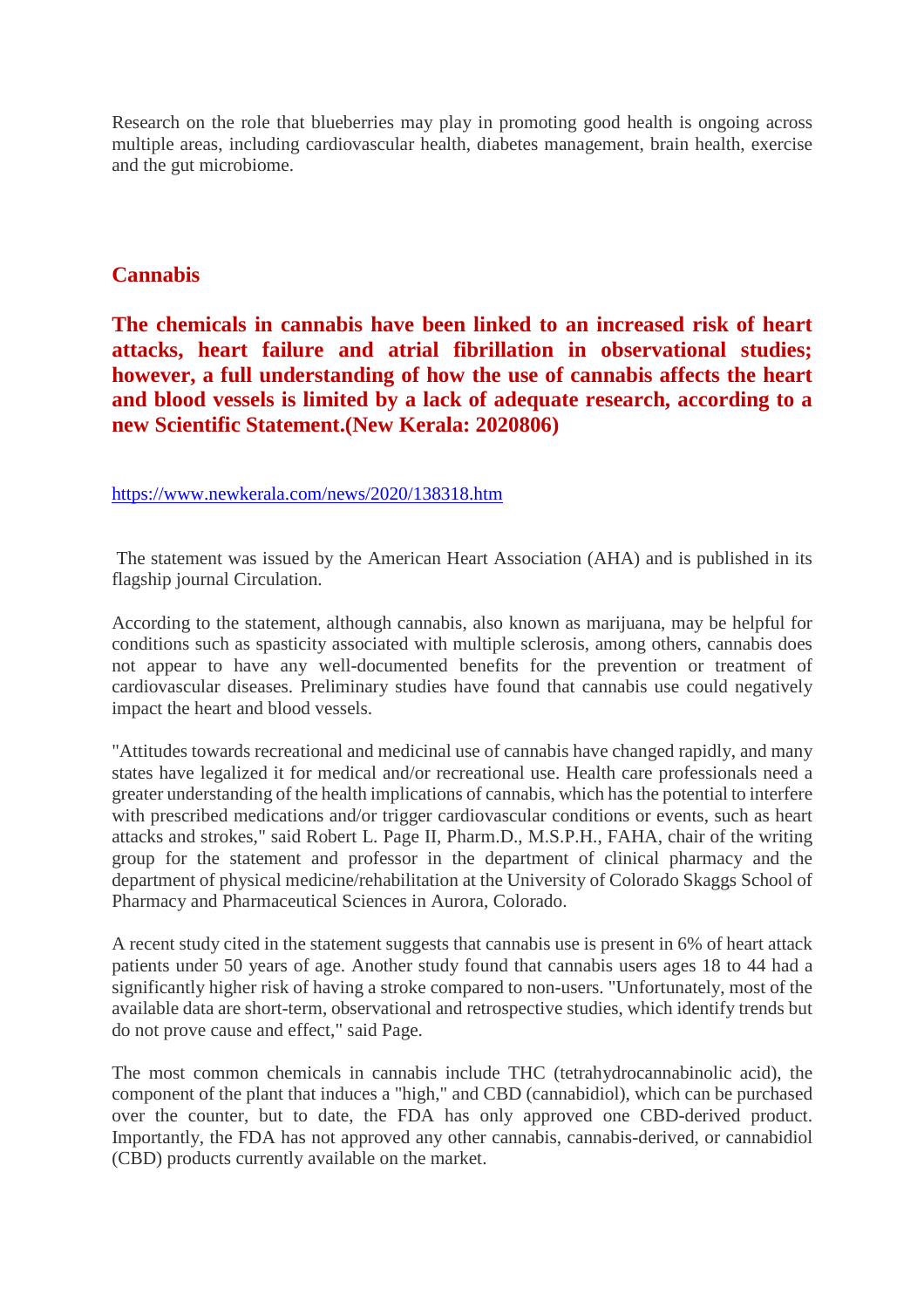Some studies have found that within an hour after cannabis is smoked, THC may induce heart rhythm abnormalities, such as tachycardia, premature ventricular contractions, atrial fibrillation and ventricular arrhythmias. Acutely, THC also appears to stimulate the sympathetic nervous system, which is responsible for the "fight or flight" response, resulting in a higher heart rate, a greater demand for oxygen by the heart, higher blood pressure while laying down and dysfunction within the walls of the arteries.

In contrast, studies on CBD, which does not produce a "high" or intoxication, have found associations with reduced heart rate, lower blood pressure, increased vasodilation (the ability of the arteries to open), lower blood pressure and potentially reduced inflammation. Inflammation is linked to atherosclerosis, the slow narrowing of the arteries that underlies most heart attacks and, possibly strokes.

Smoking and inhaling cannabis, regardless of THC content, has been associated with cardiomyopathy (heart muscle dysfunction), angina (chest pain), heart attacks, heart rhythm disturbances, sudden cardiac death and other serious cardiovascular conditions. In states where cannabis has been legalized, an increase in hospitalizations and emergency department visits for heart attacks has been observed.

The way cannabis is consumed may influence how it affects the heart and blood vessels. "Many consumers and health care professionals don't realize that cannabis smoke contains components similar to tobacco smoke," said Page. Smoking and inhaling cannabis, regardless of THC content, has been shown to increase the concentrations of blood carboxyhemoglobin (carbon monoxide, a poisonous gas) five-fold, and a three-fold increase in tar (partly burnt combustible matter), similar to the effects of inhaling a tobacco cigarette.

Carbon monoxide intoxication from inhaled tobacco or cannabis has been associated with several heart problems, such as heart muscle disease, chest pain, heart attacks, heart rhythm disturbances and other serious conditions.

Cannabis use should be discussed in detail with a health care professional so that an individual's potential health risks can be reviewed. "If people choose to use cannabis for its medicinal or recreational effects, the oral and topical forms, for which doses can be measured, may reduce some of the potential harms. It is also vitally important that people only use legal cannabis products because there are no controls on the quality or the contents of cannabis products sold on the street," said Page.

In addition to the poisonous compounds in cannabis smoke, vaping cannabis may also result in serious health outcomes, especially when it is mixed with vitamin E acetate oils, which are linked to EVALI (e-cigarette or vaping product use-associated lung injury), the potentially fatal illness that emerged among e-cigarette users last year.

"People who use cannabis need to know there are potentially serious health risks in smoking or vaping it, just like tobacco smoke. The American Heart Association recommends that people not smoke or vape any substance, including cannabis products, because of the potential harm to the heart, lungs and blood vessels," said Rose Marie Robertson, M.D., FAHA, the deputy chief science and medical officer for the American Heart Association and co-director of the AHA Tobacco Center for Regulatory Science.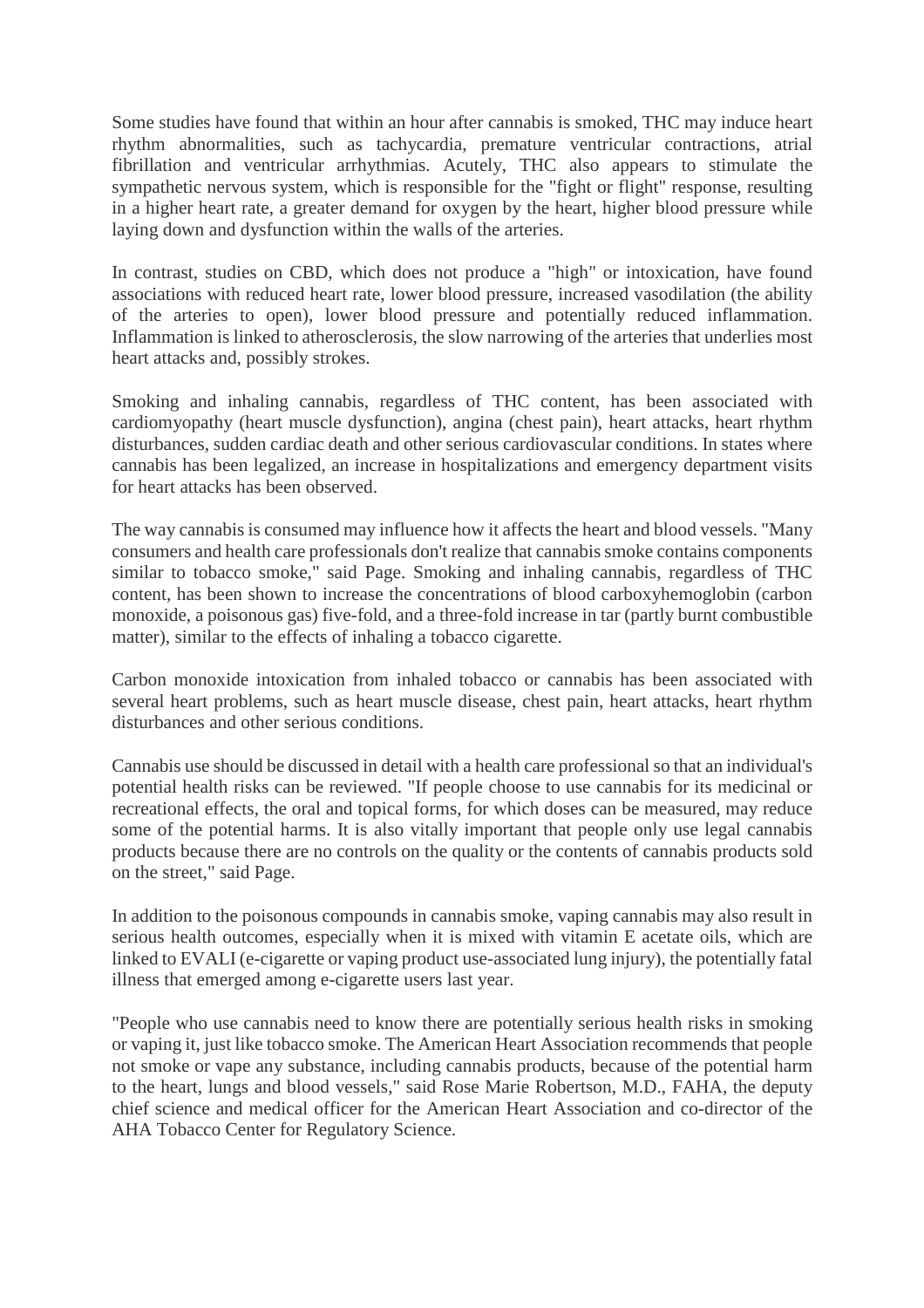The statement also discusses cannabis use among older adults, people diagnosed with cardiovascular diseases and other populations including youth. Some studies have suggested that cannabis use--both CBD and THC--may be safe and effective for older populations. Though they are the least likely to use cannabis, older adults often use it to reduce neuropathic pain (common among people with type 2 diabetes), improve quality of life and decrease prescription drug use (including opioids).

Additionally, benefits for patients with age-related diseases, including Parkinson's and Alzheimer's, have also been reported in some studies; however, there is very little research on the long-term effects of cannabis use among this group of people. Another concern about older adults using cannabis is the potential of interactions with other medications, including blood thinners (anti-coagulants), anti-depressants, antipsychotics, antiarrhythmics for heart rhythm abnormalities, and statin drugs, which reduce cholesterol levels.

For people diagnosed with heart disease, cannabis should be used with extreme caution because cannabis increases the heart's need for oxygen at the same time as it decreases available oxygen supply, which could cause angina (chest pain). In addition, in some studies, cannabis triggered a heart attack in people with underlying heart disease. Other studies have linked cannabis use to a higher risk of strokes and heart failure.

Research into the effects of cannabis on the heart and blood vessels has been limited because cannabis is categorized as a Schedule I controlled substance by the U.S. Drug Enforcement Agency (DEA). Schedule I controlled substances are defined as having no accepted medical use, a high potential for abuse and an unacceptable safety profile. The AHA's Scientific Statement suggests that the DEA remove cannabis from the Schedule I of the U.S. Controlled Substances Act so that it can be widely studied by scientists. Forty-seven U.S. states, the District of Columbia, and 4 of 5 U.S. territories allow some form of cannabis use, and its use has risen considerably over the past decade, particularly among people 18-25 years of age. Although many states have legalized medical and/or recreational cannabis use, cannabis growing, sales and use are illegal at the federal level, further complicating scientific research.

"We urgently need carefully designed, prospective short- and long-term studies regarding cannabis use and cardiovascular safety as it becomes increasingly available and more widely used," Page said. "The public needs fact-based, valid scientific information about cannabis's effect on the heart and blood vessels. Research funding at federal and state levels must be increased to match the expansion of cannabis use--to clarify the potential therapeutic properties and to help us better understand the cardiovascular and public health implications of frequent cannabis use."

The legalisation of cannabis for medical purposes should align with patient safety and efficacy. Legalization for recreational use will remain a significant concern until more research can be conducted on the safety and long-term population health effects across the life course and the equity and social justice impact of these laws. In those states where cannabis is legal for recreational or medical purposes, there should be a robust public health infrastructure that is adequately funded and implemented to minimize its impact on CVD mortality, especially among young people those who have heart disease. The statement calls for the federal government to create standardized labelling about the amount of THC and CBD and require it on all legal cannabis products.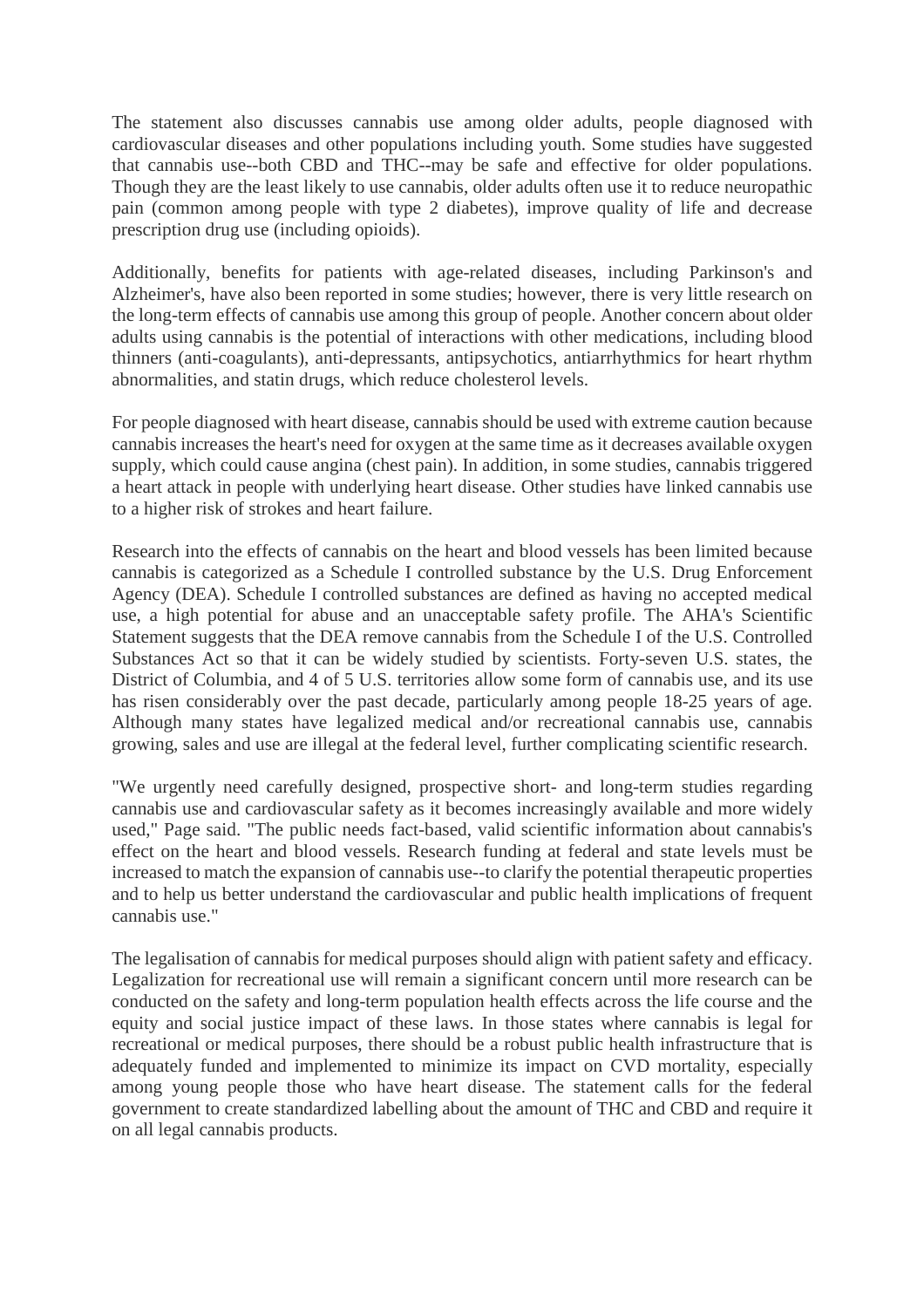The Association believes cannabis should be tightly integrated into comprehensive tobacco control and prevention efforts that include age restrictions for purchasing, retailer compliance, excise taxes, comprehensive smoke-free air laws, professional education, screening within the clinical environment--for example, when a patient is admitted to the hospital and routinely screened to avoid medication interactions or potential toxicity--and coverage of cessation treatment programs by insurers, Medicare and Medicaid. These efforts should be adequately funded, and at least some portion of the revenue from cannabis taxation should be directed toward programs and services that improve public health.

## **Breastfeeding**

## **Post-partum fitness for breastfeeding mothers (New Kerala: 2020806)**

https://www.newkerala.com/news/2020/138290.htm

Post-partum fitness for breastfeeding mothers

New Delhi, Aug 5 : Exercise, along with a balanced diet, is an essential part of a healthy lifestyle. Light to moderate physical activity is safe and beneficial for breastfeeding moms, as it does not affect the amount, taste, or composition of your breast milk.

Common issues faced by post-natal moms is back pain, bulging stomach, postural changes, weight gain etc. If you're just starting an exercise program, be sure to start slow.

If you are unsure if an exercise is safe, call your doctor's office. If the delivery was not complicated and as a new mom, you were exercising till the end of your pregnancy, then soon after delivery you can begin light exercises as well as stretches, Ruth Patterson, Chief Lactation Consultant - Cloudnine Group of Hospitals tells IANSlife on the occasion of World Breastfeeding Week, marked from August 1-7 every year.

Basic core exercises within the first three days post birth like isometric abdominals, pelvic floor exercises, gradual back exercises along with breathing exercises, ankle movements ease swollen feet and aid in circulation, the expert says.

"Start working out for short periods of time a few days a week, then gradually increase your activity level. Stop exercising if you feel pain or experience palpitations, dizziness, shortness of breath, or an increase in vaginal bleeding. Breastfeed or pump your breast milk before you begin your work out. Full breasts can make exercising uncomfortable and wear breast pads if you're concerned about leaking."

What you should know about workout and breastfeeding

As you begin your work out journey, there are a few things to keep in mind, Patterson points out

Always check with your doctor first before you begin an exercise program.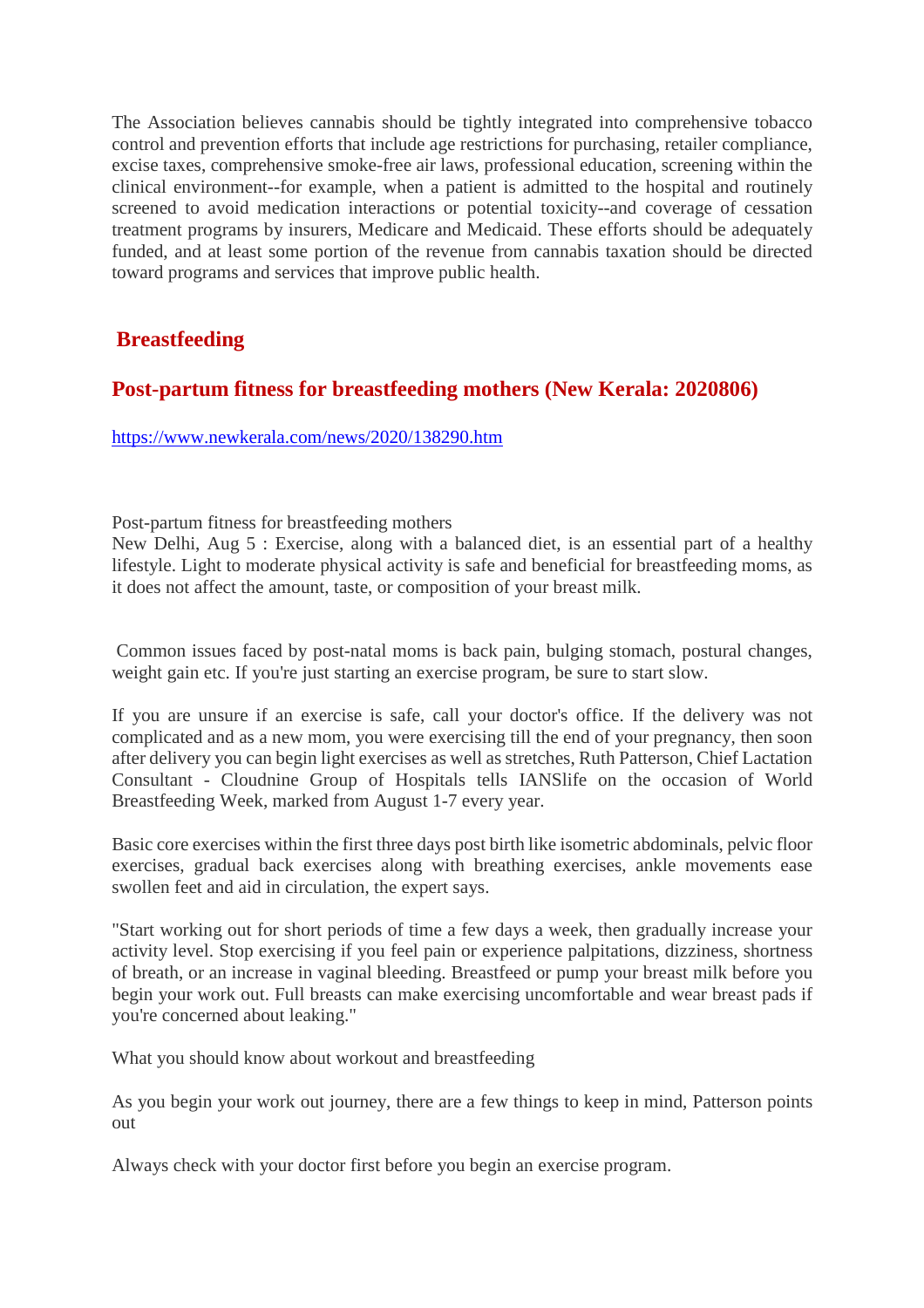Start working out for short periods of time a few days a week, then gradually increase your activity level.

Stop exercising if you feel pain or experience palpitations, dizziness, shortness of breath, or an increase in vaginal bleeding.

To prevent injury, spend a few minutes warming up before beginning your routine, and take a few moments afterward to cool down.

You should drink plenty of fluids to avoid dehydration, so have a glass of water before and after your workout. You can even keep a water bottle with you during your workout and have a drink when you take breaks.

Breastfeed or pump your breast milk before you begin your work out. Full breasts can make exercising uncomfortable.

Wear breast pads if you're concerned about leaking breast milk while you're working out.

Wear a supportive bra that fits you properly. A very tight bra or one that does not provide enough support can be uncomfortable and put you at risk for mastitis.

If you tend to develop mastitis, you should limit upper-body exercises, especially lifting weights.

Some babies don't like nursing when mom has been sweating (due to the salt on mom's skin) so you may wish to rinse your breasts or take a shower before nursing.

If you regularly lift weights or do other exercises involving repetitive arm movement and you develop plugged ducts.

Avoid losing weight rapidly

Consume at least 1,800 calories per day

How does strenuous exercise affect breastfeeding?

Although light to a moderate fitness program is safe and healthy, vigorous exercise can lead to a breast infection and cause a decrease in your breast milk supply. It can also change the taste of your breast milk. Strenuous exercise can cause lactic acid to build up in your body and enter your breast milk, giving your usually sweet milk a bitter taste. Sweat can also change the taste of breast milk making the breasts taste salty. Some babies are not bothered by these changes, but others may refuse to breastfeed.

There are many benefits to exercise. It's good for your circulation, muscles, strength, and even your mood. Some ways working out benefits breastfeeding moms

It improves overall health and well-being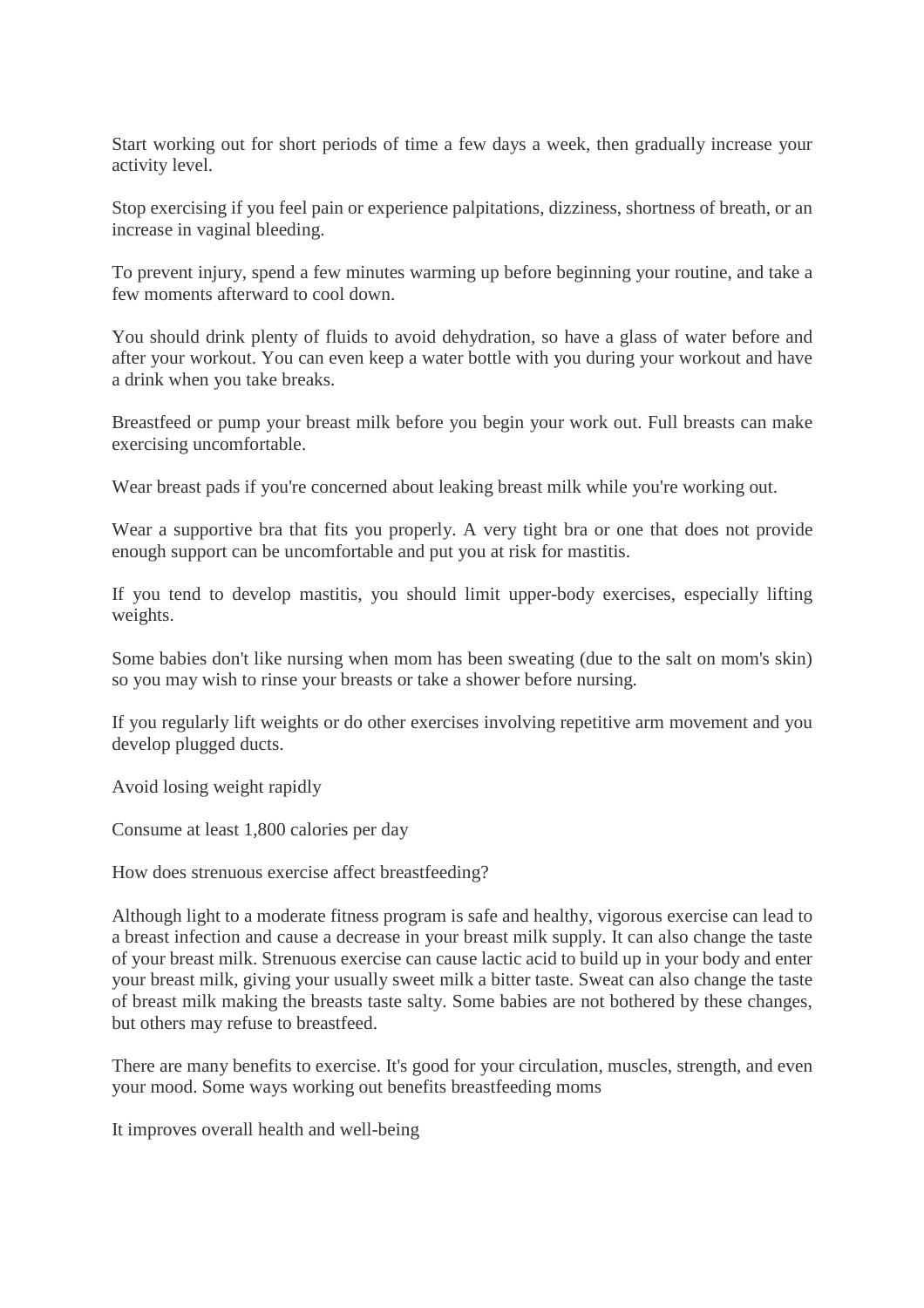It stimulates the release of endorphins, those feel-good hormones that help chase away the baby blues, boost your mood, and make you feel happy

It raises your body's level of prolactin, the hormone responsible for the production of breast production

It gives you energy

It helps relieve stress

It increases lean muscle and keeps you fit

It can help prevent heart disease

It may lead to a better night's sleep.

Along with a healthy diet and breastfeeding, regular exercise can help you lose your pregnancy weight.

Here are a few safe and easy ways to get started.

Go for a walk Carrying your baby in a baby carrier or pushing a stroller is an excellent way to get moving and enjoy the fresh air.

Join a Mommy and me exercise program Find a yoga class or other exercise class that incorporates the baby into the workout routine. Mommy and Me classes are also an excellent way for new moms to meet and socialize.

Go for a swim. Swimming is a fantastic low-impact, whole-body exercise.

Work out at home. Use a workout or dance DVD or hop on the treadmill.

Always remember that exercises release endorphins which are great mood elevators, sleep enhancers, weight loss solution and improve fitness levels giving you more energy to handle the new responsibilities and relieve stress. This also reduces the baby blues, boost your mood, and makes you feel happy. Along with a healthy diet and breastfeeding, regular exercise can help you lose your pregnancy weight.

# **Vitamin D**

**Vitamin D does not reduce risk of depression in adults, confirms new study (New Kerala: 2020806)**

https://www.newkerala.com/news/2020/138272.htm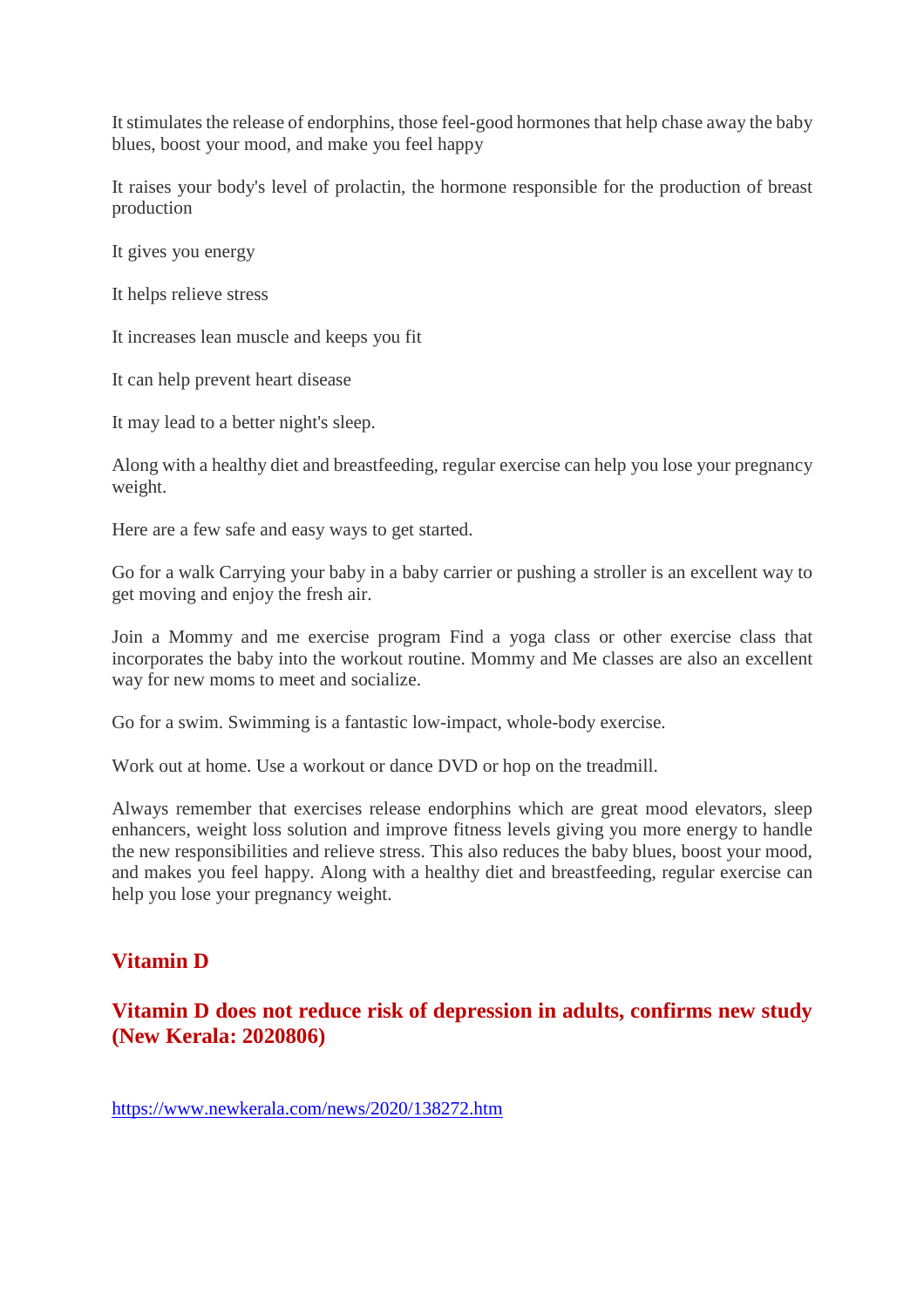Boston , August 5: Vitamin D supplements do not show any significant benefit in the protection against depression in middle-aged or older adults, according to the results from one of the largest ever studies of its kind.

In this study, however, "There was no significant benefit from the supplement for this purpose. It did not prevent depression or improve mood," said Olivia I. Okereke, MD, MS, of Massachusetts General Hospital MGH's Psychiatry Department.

Okereke is the lead author of the report and principal investigator of this study, published in JAMA. It included more than 18,000 men and women aged 50 years or older. Half the participants received vitamin D3 (cholecalciferol) supplementation for an average of five years, and the other half received a matching placebo for the same duration.

Vitamin D is sometimes called the "sunshine vitamin" because the skin can naturally create it when exposed to sunlight. Numerous prior studies showed that low blood levels of vitamin D (25-hydroxy vitamin D) were associated with higher risk for depression in later life, but there have been few large-scale randomised trials necessary to determine causation. Now Okereke and her colleagues have delivered what may be the definitive answer to this question.

"One scientific issue is that you actually need a very large number of study participants to tell whether or not a treatment is helping to prevent the development of depression. With nearly 20,000 people, our study was statistically powered to address this issue," Okereke explained.

This study, called VITAL-DEP (Depression Endpoint Prevention in the Vitamin D and Omega-3 Trial), was an ancillary study to VITAL, a randomised clinical trial of cardiovascular disease and cancer prevention among nearly 26,000 people in the US.

From that group, Okereke and her colleagues studied the 18,353 men and women who did not already have any indication of clinical depression to start with, and then tested whether vitamin D3 prevented them from becoming depressed."

The results were clear. Among the 18,353 randomised participants, the researchers found the risk of depression or clinically relevant depressive symptoms was not significantly different between those receiving active vitamin D3 supplements and those on placebo, and no significant differences were seen between treatment groups in mood scores over time.

"It's not time to throw out your vitamin D yet though, at least not without your doctor's advice. Some people take it for reasons other than to elevate mood," said Okereke.

"Vitamin D is known to be essential for bone and metabolic health, but randomised trials have cast doubt on many of the other presumed benefits," said the paper's senior author, JoAnn Manson, MD, DrPH, at Brigham and Women's Hospital.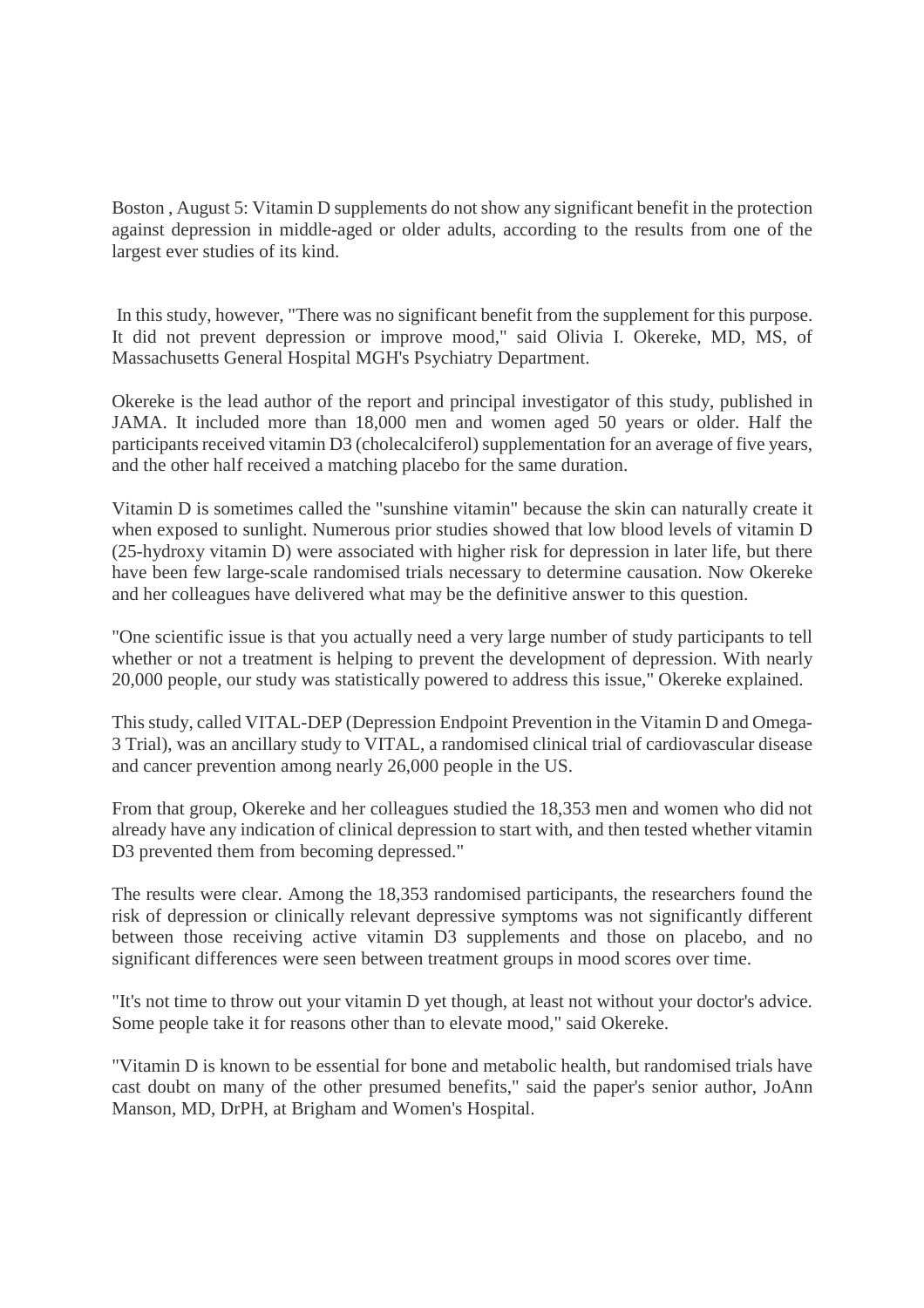## **Oral hygiene**

#### **Tips to maintain oral hygiene (New Kerala: 2020806)**

https://www.newkerala.com/news/2020/138262.htm

Tips to maintain oral hygiene

New Delhi, Aug 5 : Foul breath can be a very embarrassing, putting one in an uncomfortable position. With a little bit of care, this common condition can easily be prevented.

The roots of this dental issue is not secretive oral cavities, gum ailments, faulty dental hygiene and coated tongue are among the most commonly known causes. Umpteen number of bacteria reside in our mouths and some of them on the tongue. Some of these are also present beneath the gum line or in pockets formed between gums and teeth. Other causes may encompass undernourishment, unrestrained diabetes, and dry mouth.

Infections like sore throat or sinusitis, or stomach issues, like gastrointestinal ulcers, heartburn problems, and being intolerant to lactose, can all contribute to this oral issue. Bad breath can also be instigated by underlying oral maladies such as dental cavities, food lodgement and gum ailments.

Read through these useful tips, shared by Dr. Karishma Jaradi, Head Dental Surgeon at Dentzz Dental, to help you in combat this oral health issues

Efficient brushing technique It is recommended to brush enamels twice a day and it is prudent to properly brush all teeth surfaces, including the gum line and internal portion of the enamels situated in proximity to the tongue. To totally avoid bad breath, you must consider investing your time in thoroughly brushing the overall tongue surface.

Daily flossing Flossing will help in removing the food fragments that tend to get stuck in between the enamels that a toothbrush possibly cannot reach out to.

Stimulating saliva production Saliva plays a very significant role in lessening bad breath in the mouth by moistening it. A dry mouth is the chief cause that can lead to halitosis. To avoid this problem, you must consider the consumption of sugar-free chewing gum which will certainly embolden the saliva production in your mouth.

Eat Healthy Indulging in wholesome edibles help in stepping up the flow of your saliva to facilitate in washing away bacteria present in the teeth, tongue, and gums that can lead to bad breath.

Avert smoking and intake of tobacco Smoking majorly contributes to bad breath. Tobacco has an ability to dry out your mouth and can leave a nasty smell that stays even post brushing your teeth.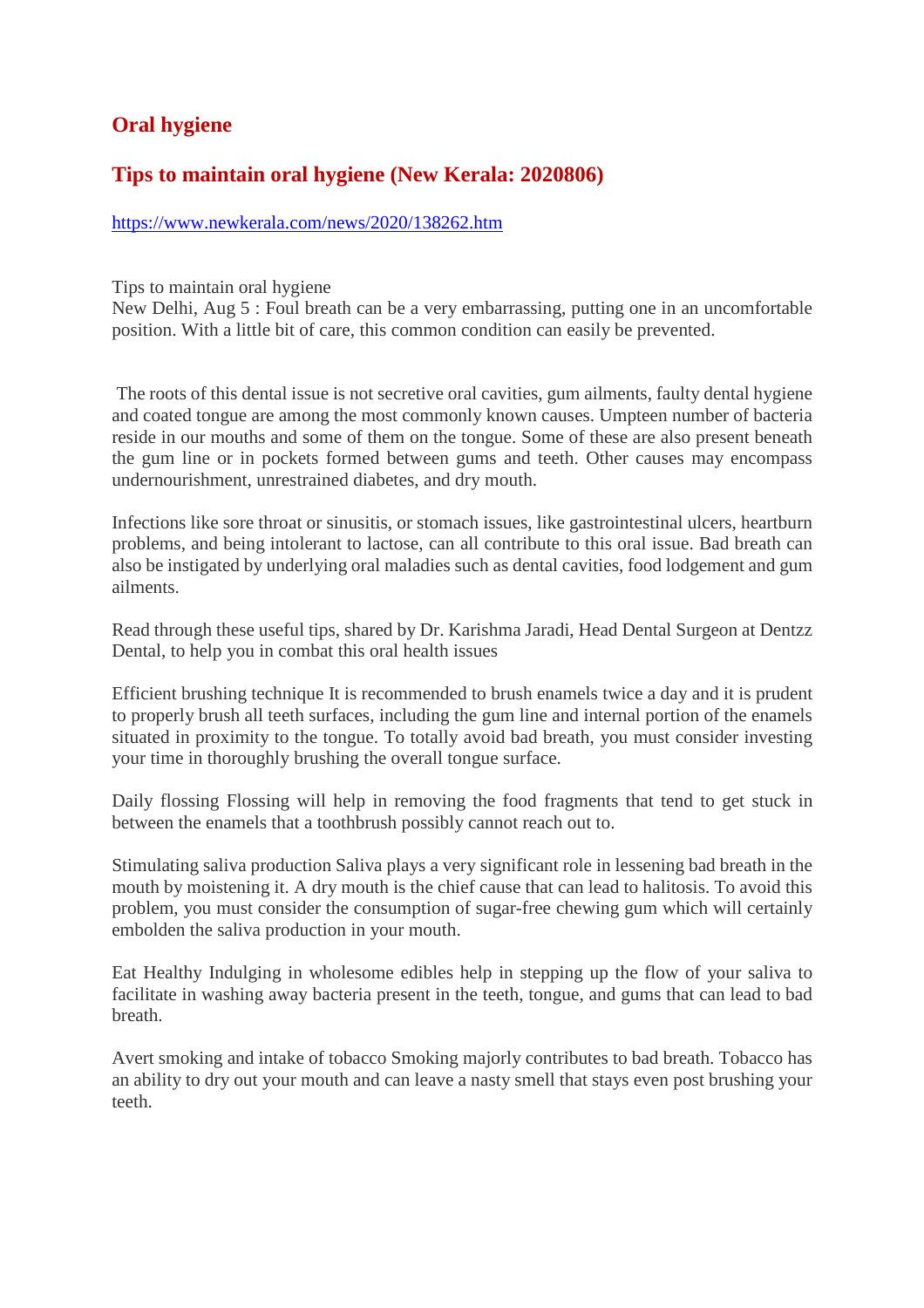Ensure you are always hydrated Sipping over water will help in keeping the foul smell under control owing to the fact that it facilitates in washing away the stuck food particles and the accumulated bacteria, which are the foremost causes of bad breath.

In addition to these guidelines, you must practice well-timed oral healthcare visits and suitable dental hygiene for a reinstated mouth and above all to condense bad breath snags.

# **Antibiotics**

## **Antibiotics may up heart disease risk in people with diabetes (New Kerala: 2020806)**

#### https://www.newkerala.com/news/2020/138257.htm

Researchers have found that bacterial infections may elevate the risk of coronary heart disease in individuals with type 1 diabetes.

For the findings, published in the Journal of Internal Medicine, the research team wanted to investigate the association between bacterial infections and the risk of coronary heart disease (CHD) in type 1 diabetes.

"We were able to study the association between antibiotic purchases, endotoxemia and incident coronary heart disease in one of the largest cohorts of individuals with type 1 diabetes," said study authors from Folkhalsan Research Centre (FRC), in Finland.

"As diabetic nephropathy has a substantial impact on both the risk of CVD as well as the risk of infections, we further studied this association at different stages of diabetic nephropathy," authors added.

The findings showed that among 3,781 individuals with type 1 diabetes, 370 developed coronary heart disease over an average follow-up of 13.7 years.

Antibiotic purchases, reflecting bacterial infections in outpatient care, were significant risk factors for coronary heart disease, with a 21 per cent increased risk for each annual antibiotic purchase, according to the researchers.

A high blood level of bacterial lipopolysaccharides (large molecules derived from the outer layer of gram-negative bacteria) was also a risk factor for coronary heart disease.

"In broader terms, the present study demonstrates how infections associate with the development of late diabetic complications and perhaps even more importantly, how infections associate with the development of coronary heart disease, as the latter relationship has been disputed during recent years," said author Johan Rasmus Simonsen from FRC.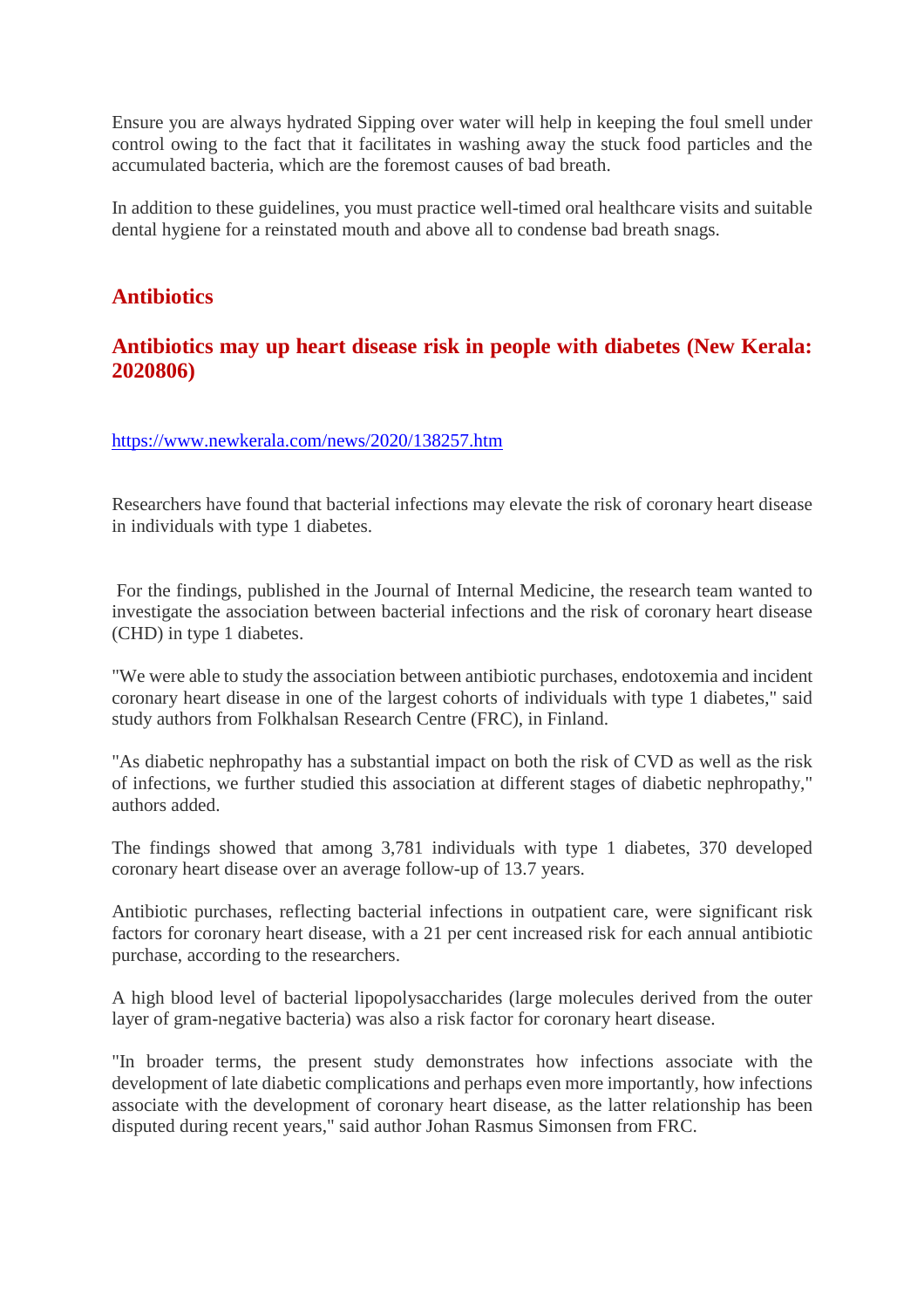"Interestingly, in our study this association to incident coronary heart disease was seen specifically with antibiotic purchases, making the potential pathophysiologic mechanisms behind this finding intriguing and warranting further studies,"

The researchers noted that more studies are needed to further elucidate the pathophysiologic mechanisms behind this association.

#### **Meditation**

#### **How meditation can be effective during PMS, period pain (New Kerala: 2020806)**

https://www.newkerala.com/news/2020/138236.htm

How meditation can be effective during PMS, period pain

Meditation plays an important role in dealing with PMS and pain during menstrual cycle. Spiritual life coach Dr. Priya Kaul mentions a few tips on how meditation can be effective during PMS and menstrual pain.

Period pain affects the abdomen and the lower abdomen region. If one does meditation keeping in mind the sacral chakra, solar plexus with orange and yellow color or normally even focus on the mantra Om, it would help in pain relief. Pain killer can only suppress the pain but meditation releases the pain. Doing meditation regularly can help you get rid of the pain permanently.

It is not easy to focus during anxiety, pain or when one is having cramps. But sitting in comfortable position with mudras, sitting posture, lighting, color, sounds playing very important role when one wants to meditate.

Doing meditation the right way is very important else it would be of no help for the mind and the body. The best way to meditate during such time is to lie- down comfortably with legs straight, keep in mind that legs should not be crossed. The room should peaceful and silent with good fragrant candles and music of around 300 to 535 Hz could be of great help. Mediation can be coupled with smooth tea and some good affirmations.

After 10 minutes of mediation fennel, cinnamon, turmeric in lukewarm water could be of great help. Affirmations like 'I love my body', 'I appreciate my body', 'I am getting healed' from within in a subtle voice and calm tone can give wonderful results.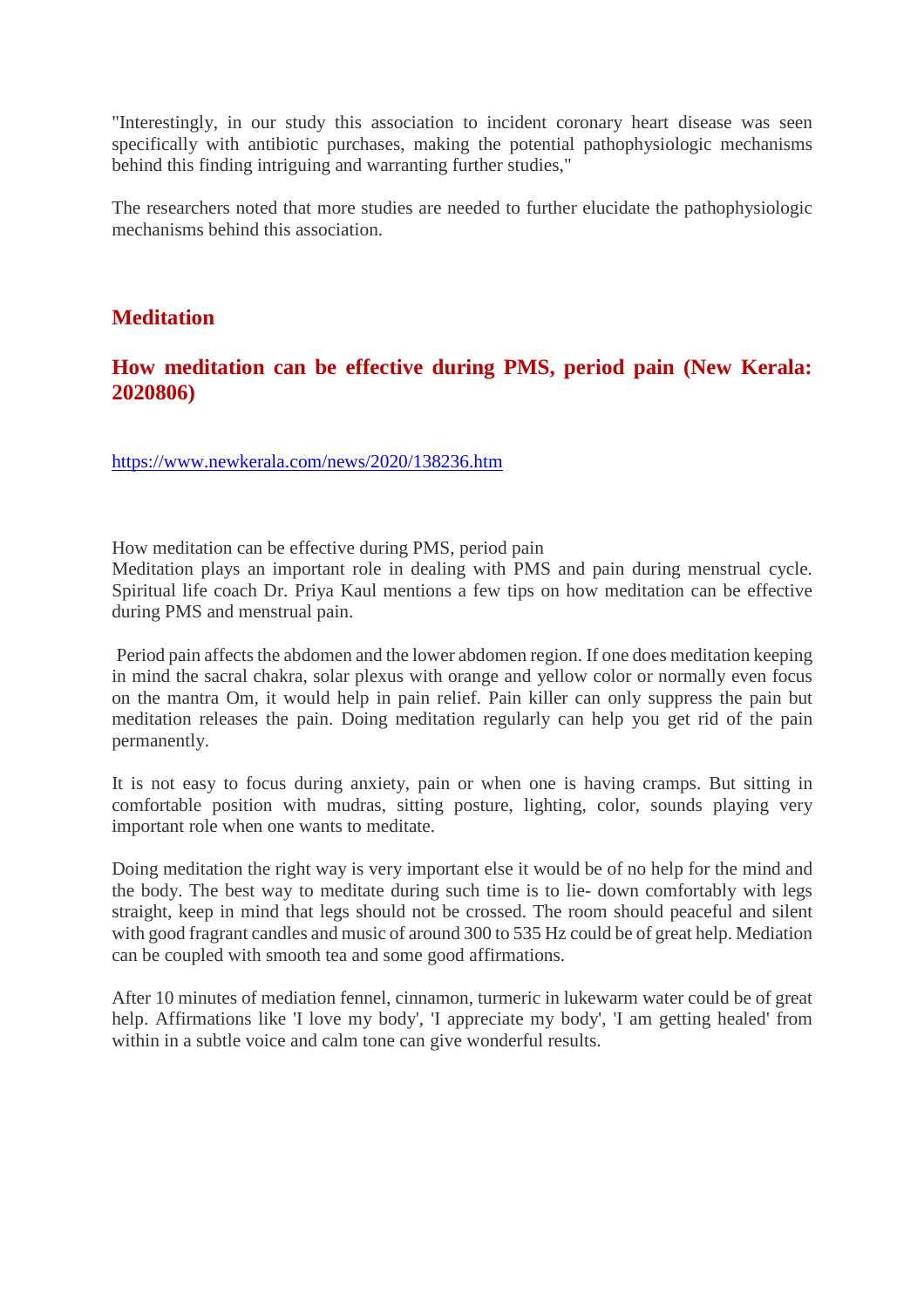#### **Artery disease**

#### **Study suggests pregnancy, ovarian function are risk factors for coronary artery disease (New Kerala: 2020806)**

https://www.newkerala.com/news/2020/138177.htm

A new study suggests the risk of coronary artery disease (CAD) could be identified earlier by looking at reproductive risk factors.

Study results were published in Menopause, the journal of The North American Menopause Society (NAMS).

CAD is the most common type of cardiovascular disease. Because women have different symptoms than men, and most traditional health studies have focused on men, women are often misdiagnosed or the diagnosis and treatment may be delayed, creating a greater risk for an adverse cardiac event or death.

Previous studies have provided mixed conclusions regarding the association between various reproductive risk factors, such as pregnancy and ovarian function, and CAD. However, most of these studies were small and only evaluated a limited number of risk factors.

This new study is one of the first known larger studies (involving nearly 1,500 postmenopausal women) to consider a broad range of reproductive risk factors. These include pregnancy factors, such as the number and type of pregnancy and age at first birth, as well as ovarian function factors including age at menarche, age at menopause, and reproductive life span.

Researchers in this study sought to compare reproductive factors among postmenopausal women with no apparent CAD, nonobstructive CAD, and obstructive CAD, which is the most serious form of CAD and typically leads to the worst prognoses. Because of its seriousness, the researchers specifically focused on identifying reproductive risk factors for obstructive CAD.

They concluded that multigravidity (three or more pregnancies), early menopause, and a shorter reproductive life span are independent risk factors for angiographic obstructive CAD in postmenopausal women.

Such information could be valuable in helping prevent and minimize the effect of CAD in women because pregnancy and ovarian function could serve as early indicators of a woman's risk long before symptoms appear, allowing for earlier life-changing counseling and/or pharmacologic treatment.

Study results appear in the article 'Reproductive risk factors for angiographic obstructive coronary artery disease among postmenopausal women.'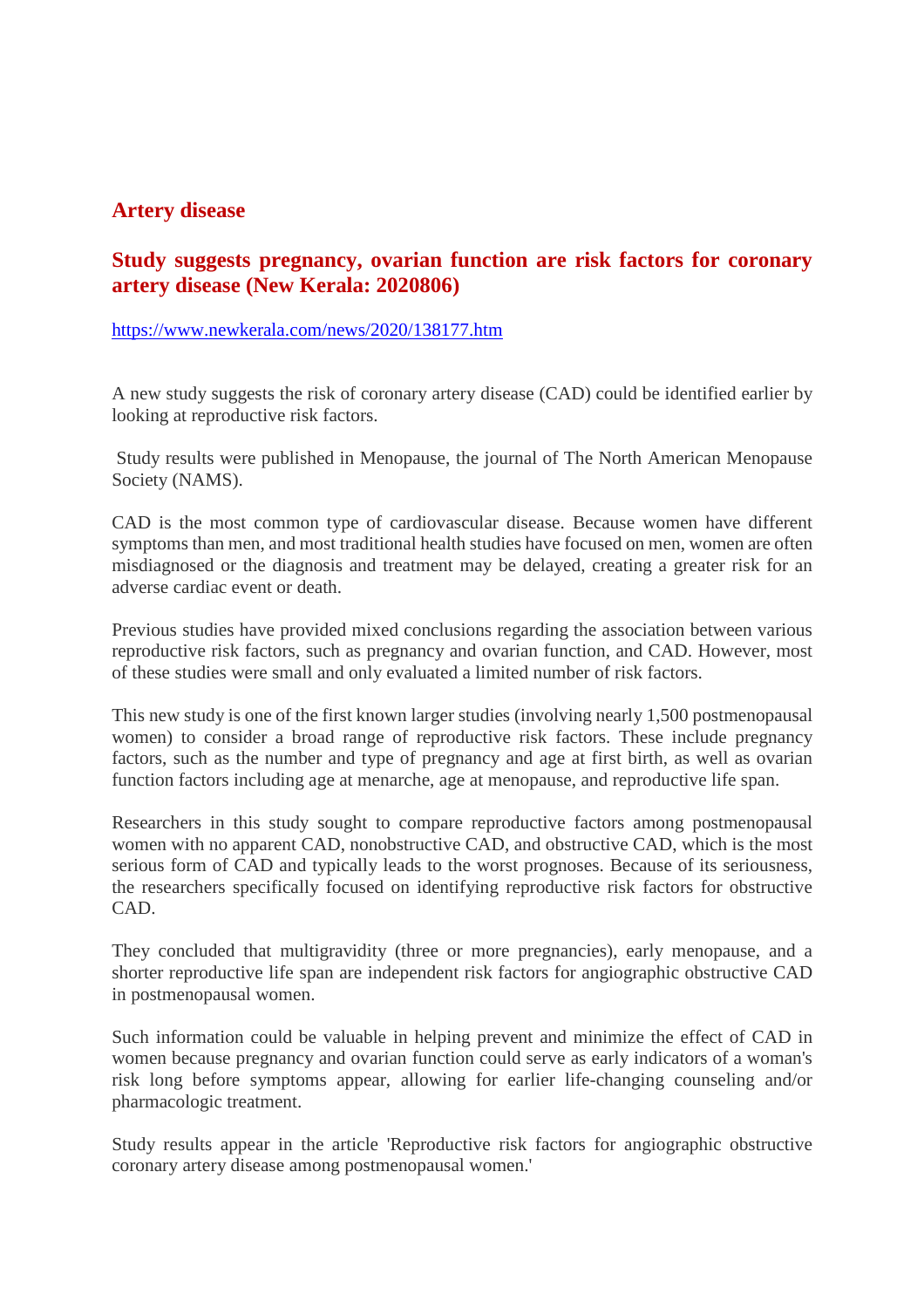"This study expands our knowledge about the link between reproductive factors such as early menopause and shorter reproductive life span and increased cardiovascular risk. Indeed, there is a growing body of evidence suggesting that early loss of ovarian function results in accelerated aging. Future research should be directed toward identifying ways to delay ovarian aging," says Dr. Stephanie Faubion, NAMS medical director.

# **वाय हेथ िडसीज़ अय़ बीमारयां आप भी थाइराइड कसमया सेपाना चाहतेहछुटकारा, तो इन घरेलूतरीकका करइतेमाल (Dainik Gagaran:: 2020806)**

आप भी थाइराइड की समस्या से पाना चाहते हैं छुटकारा, तो इन घरेलू तरीकों का करें इस्तेमाल थायराइड से संबंधित मामले अक्सर सामने आते हैं, लेकिन यह बीमारी अब लाइलाज नहीं है, बशतें इसे सही समय पर इसकी जांच कर ली जाए। कई बार उपचार के बाद भी यह

थायराइड हमारे गले में पाए जाने वाली एक ग्रंथि होती है, यह तितली के आकार की होती है। यही ग्रंथि शरीर की कई जरूरी गतिविधियों को नियंत्रित करती है। थाइराइड का काम हमारे शरीर में जाने वाले भोजन को एनर्जी में बदलने का काम करता है। थायराइड ग्रंथि टी3 यानी टाईआयोडोथायरोनिन और टी4 यानी थायरॉक्सिन हार्मोंन का निर्माण करती है। इसका सीधा असर हमारी सांस, ह्रदय गति, पाचन तंत्र और शरीर के तापमान पर पड़ता है। जब ये हार्मोंस असंतुलित हो जाते हैं, तो वजन कम या ज्यादा होने लगता है, इसे ही थायराइड की समस्या कहते हैं। आजकल देश में थाइराइड ता शिकार ज्यादातर लोग हो रहे हैं। लेकिन ऐसा नहीं है कि इसका इलाज नहीं है, थाइराइड का इलाज भी है और कई लोग इसे घरेलू उपचार की मदद से भी ठीक कर लेते हैं। आइए हम आपको इस लेख के जरिए बताते हैं कि थाइराइड के लक्षण क्या है और आप इस समस्या से छटकारा पाने के लिए किन घरेल नस्खों का इस्तेमाल कर सकते हैं।

लण वजन का लगातार बढ़ना या कम होना। पसीना कम आना। दय गित का कम होना। कज। थकावट। तनाव। खी वचा। उच्च रक्तचाप। जोड़ों में सजन या दर्द। पतलेऔर खे-बेजान बाल। याददात कमजोर होना। मासिक धर्म का असामान्य होना। प्रजनन क्षमता में असंतलन। मांसपेशियों में दर्द चेहरे पर सजन नजर आना। समय से पहले बालों का सफेद होना। बालों की अन्य समस्याएं।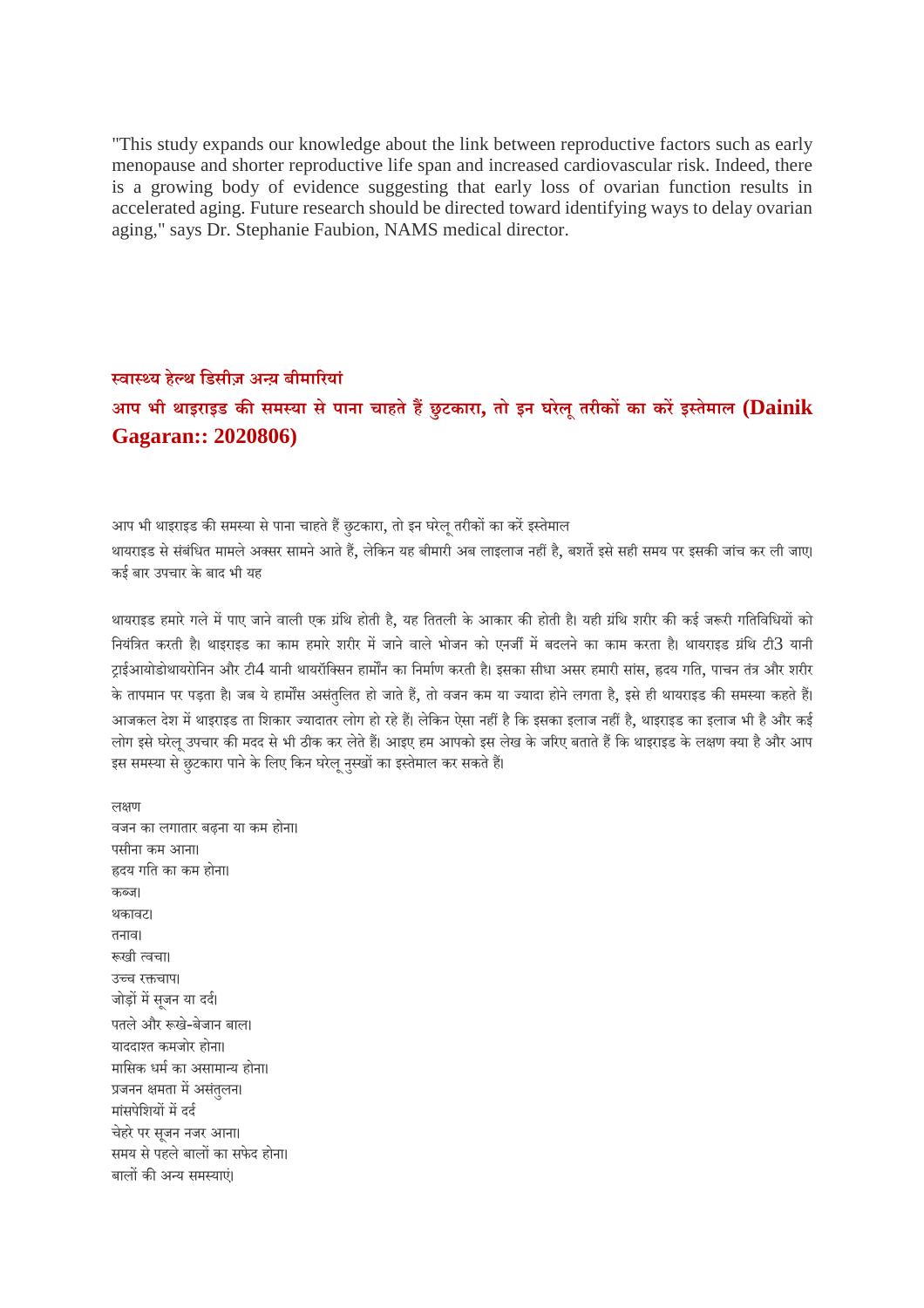इसे भी पढ़ें: गले में बनने वाली गांठ हो सकती है थाइरॉइड कैंसर का संकेत, इन लक्षणों की मदद से करें पहचान

#### घरेलूउपचार

#### अगंधा

वजन कम करने से लेकर थाइराइड तक अश्वगंधा हमारे लिए बहत ही मददगार साबित होता है। अश्वगंधा को एडापोजेनिक जड़ी-बुटियों की श्रेणी में रखा गया है। शोध में पाया गया है कि अश्वगंधा थाइराइड हार्मोन को बढ़ाने में मदद कर सकता है। वहीं, एक वैज्ञानिक शोध के अनुसार अश्वगंधा हाइपो थायराइड के मरीजों के इलाज में काफी मददगार साबित हो सकता है। इसके साथ ही इसका असर व्यक्ति के थाइराइड की स्थिति पर भी निर्भर करता है, इसलिए आपको कोशिश करनी चाहिए कि इसका इस्तेमाल करने से पहले आप डॉक्टर से जरूर संपर्क करें।

#### रोजमेरी और नारयल का तेल

थाइराइड को ठीक करने के लिए एक्यूप्रेशर पॉइंट का सहारा भी लिया जाता है, जिसकी मदद से आप आसानी से थाइराइड तो ठीक कर सकते हैं। इसके लिए आपको रोजमेरी और नारियल तेल का इस्तेमाल करना होगा। आप रोजमेरी तेल को नारियल तेल में मिक्स कर दें और फिर इस तेल को थायराइड के एक्यूप्रेशर पॉइंट पर लगाएं। ये पॉइंट गले, टांग के निचले हिस्से और पैर के नीचे होते हैं। आप उन पॉइंट्स के बारे में डॉक्टर से सलाह भी ले सकते हैं। आप इन पॉइंट्स पर रोजाना करीब दो मिनट तक मालिश करें। इसके साथ ही रोजमेरी तेल की कुछ बूंदें नहाने वाले पानी में डालकर  $15$  से  $20$  मिनट तक उसमें बैठ भी सकते हैं।

इसे भी पढ़ें: गले में सूजन और दर्द हो सकता है लिम्फोमा कैंसर का संकेत, जानें इसके लक्षण और कारण

#### लहसनु

हमारे स्वास्थ्य के लिए लहसुन कितना फायदेमंद है ये तो आप सभी जानते हैं, लेकिन क्या आप जानते हैं थाइराइड के लिए भी लहसुन हमारी काफी मदद करता है। एक शोध के अनुसार, थायराइड में वृद्धि के खिलाफ लहसुन का सुरक्षात्मक प्रभाव देखा गया है। आपको बता दें कि लहसुन में एलिसिन और फ्लेवोनाइड जैसे कई तत्व पाए जाते हैं, जो थायराइड को ठीक करने के लिए कारगर माने जाते हैं।

#### **वाय वाय समाचार लेटेट**

**िदली मकोरोना कजांच के िलए पहली मोबाइल कोरोना टेिटंग वैन शु, जानिकन इलाकऔर िकस तरह करेगी जांच(Dainik Gagaran:: 2020806)**

#### https://www.onlymyhealth.com/delhi-gets-its-first-mobile-covid-19-testing-van-in-hindi-1587432673?utm\_source=Jagran&utm\_medium=Referral&utm\_campaign=Jagran\_OMH

दिल्ली में कोरोना की जांच के लिए पहली मोबाइल कोरोना टेस्टिंग वैन शुरू, जानें किन इलाकों और किस तरह करेगी जांच दिल्ली में वायरस को फैलने से रोकने के लिए राज्य सरकार ने कई उपायों के साथ कमर कसनी शुरू कर दी है।

दिल्ली में कोरोनोवायरस के खिलाफ जंग को युद्ध स्तर पर शुरू करते हुए और वायरस को फैलने से रोकने के लिए राज्य सरकार ने कई उपायों के साथ कमर कसनी शुरू कर दी है। संक्रमित जगहों को चिन्हित करते हुए उन्हें लॉकडाउन कर वायरस को फैलने से रोकने में सरकार कोई कोताही और कसर नहीं छोड़ रही है। इस बीच दिल्ली सरकार ने मोबाइल कोरोनावायरस टेस्टिंग वैन सेवा की शुरुआत की है, जिसके साथ ही इस महामारी से लड़ने की कुंजी को टेस्टिंग, ट्रेसिंग और ट्रीटमेंट करार दिया गया है। जिसका मतलब है जांच. पता लगाना और उपचार। ये जानकारी दिल्ली के मध्य जिले के जिला मजिस्टेट निधि श्रीवास्तव ने मोबाइल कोरोनावायरस टेस्टिंग वैन को लॉन्च करते हुए दी।